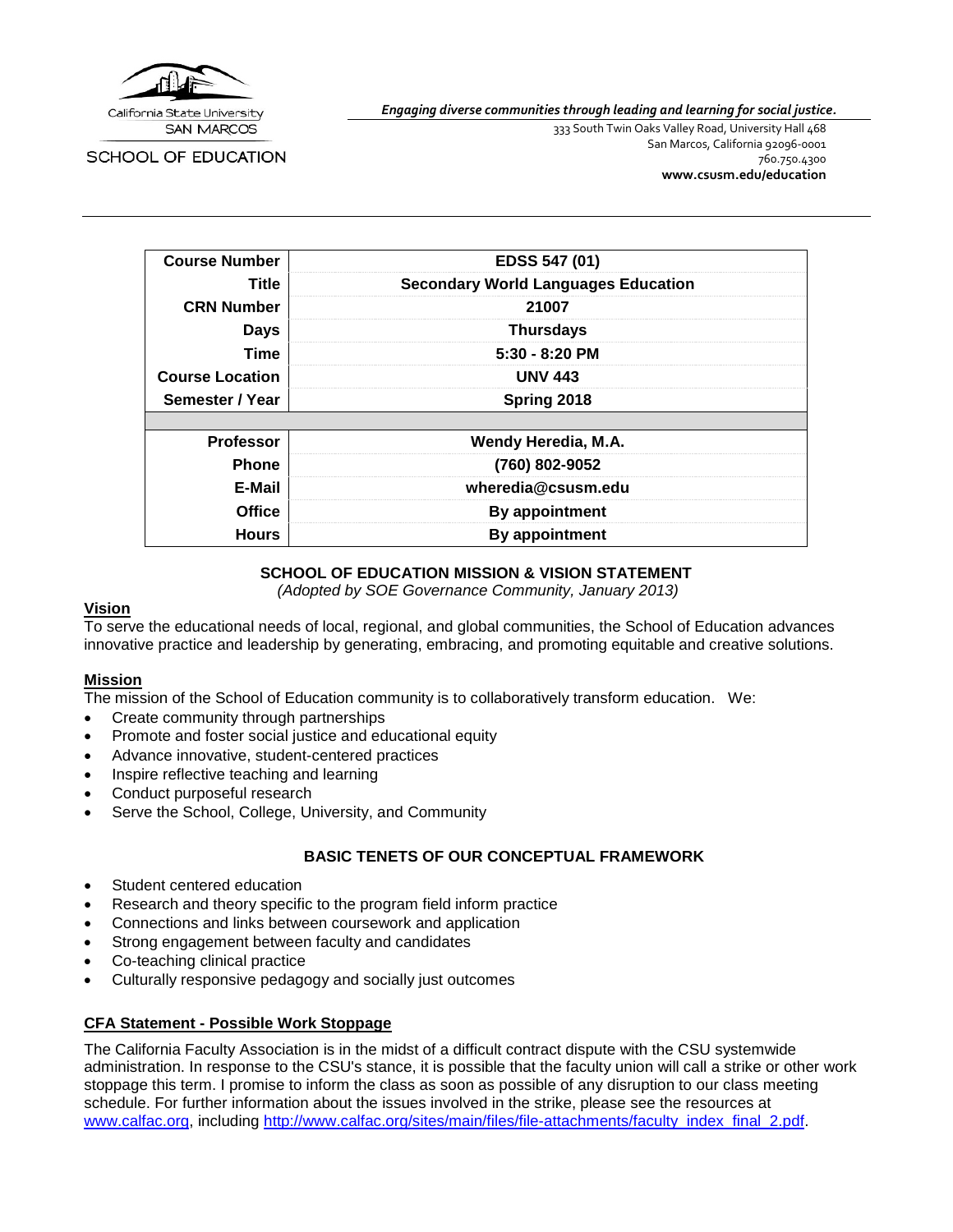#### **Table of Contents**

### **COURSE DESCRIPTION | DESCRIPCIÓN del CURSO**

<span id="page-1-0"></span>*Required of credential candidates aiming to obtain an authorization to teach Spanish at the Secondary Level.*

This course involves the practical application of the underlying theories and issues pertaining to second/foreign language education. Students will participate in lesson development, peer teaching experiences, materials development, textbook evaluation, and test construction appropriate for the teaching of foreign languages. Students are required to do additional reading and to submit five annotated bibliographies of articles from foreign language journals from the last three years or complete an analysis of four professional publications.

### **Course Prerequisites**

Admission to a School of Education Teacher Credential Program or hold a valid CA Teaching Credential.

### <span id="page-1-1"></span>**Course Objectives | Objetivos del curso**

<span id="page-1-2"></span>Candidates completing EDSS 457 will be able to:

- 1. Demonstrate a high proficiency in the language that allows them to conduct their classes in the target language
- 2. Demonstrate the ability to teach in a proficiency-oriented program with a commitment to teaching and learning using the four language skills of listening, speaking, reading, and writing, thus enabling their students to demonstrate communicative ability in the target language from level 1 to advanced
- 3. Demonstrate knowledge of the nature of language, and of basic linguistics as well as a thorough understanding of the structural rules and practical use of the target language.
- 4. Demonstrate an in-depth knowledge and understanding of the cultures and societies in which the target language is spoken, with validation and appreciation of the language and cultures of heritage and native speakers.
- 5. Demonstrate that they have the requisite knowledge necessary to plan and deliver challenging lessons, to assess their students using a variety of assessment tools aligned with current methodology in secondlanguage acquisition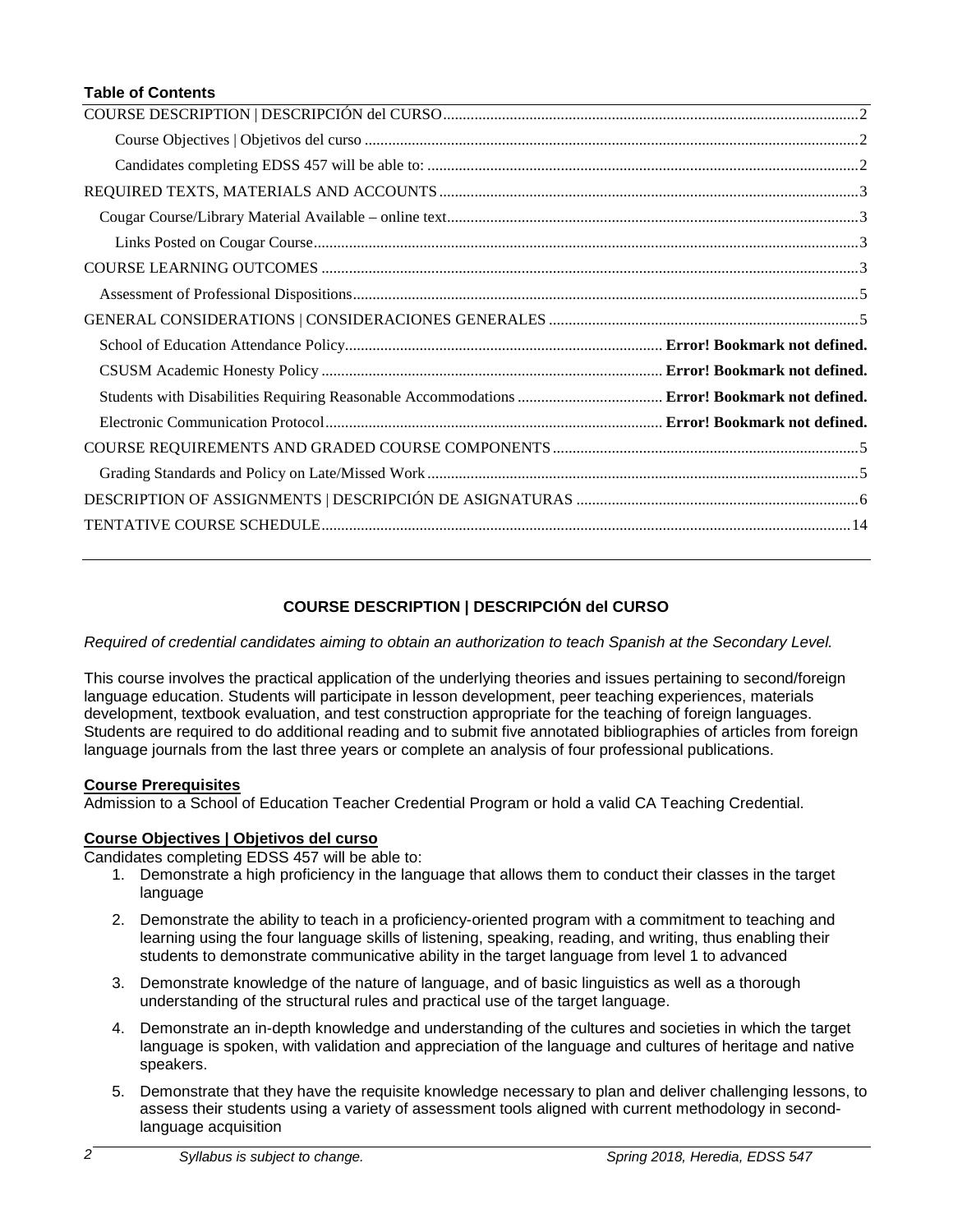- 6. Emphasize critical thinking and evidence of student learning to inform their best practices in teaching. Candidates also demonstrate that they can effectively use technology to support and enhance their instruction.
- 7. Students are expected to a) report, interpret, analyze, and synthesize complex information; and b) demonstrate university-level competence in information literacy, the use of technology, and oral communication.

### **Unique Course Requirements**

None.

# **Credit Hour Policy Statement**

This course is delivered in a face-to-face instruction. Students are expected to spend a minimum of two hours outside of the classroom each week for each unit of credit engaged in learning. For courses with a "lecture" mode of instruction over an entire semester, each unit of credit corresponds to an 'hour' of class-time and two hours of student learning outside of class. Some of our classes will be co-taught with EDUC 654 and there will be some online modules. Both of these additional course formats adhere to the 45 hours per unit of credit.

# **REQUIRED TEXTS, MATERIALS AND ACCOUNTS**

# <span id="page-2-1"></span><span id="page-2-0"></span>**Cougar Course/Library Material Available – online text**

Readings for this course will be located in our Cougar Course. You will find the list of reading assignments in our course syllabus. Also, please download the following CA standards and frameworks for our class.

# <span id="page-2-2"></span>**Links Posted on Cougar Course**

- Free download *World Language Content Standards for CA Public Schools* <http://www.cde.ca.gov/be/st/ss/documents/worldlanguage2009.pdf>
- Free download *Foreign Language Framework for CA Public Schools* <http://www.cde.ca.gov/ci/cr/cf/documents/foreignlangfrmwrk.pdf>
- Free download *CA Common Core en Español* <https://commoncore-espanol.sdcoe.net/Home>
- Free download *CA Common Core State Standard*s, California Department of Education Common Core at [www.cde.a.gov/re/cc](http://www.cde.a.gov/re/cc)
- Free *eStandards California Common Core* and *ELD State Standards* app

# **COURSE LEARNING OUTCOMES**

<span id="page-2-3"></span>Upon successful completion of this course, students will be able to (SWBAT):

- SWBAT demonstrate a high proficiency in the language that allows them to conduct their classes in the target language through class discussions and assignments.
- SWBAT demonstrate the ability to teach in a proficiency-oriented program with a commitment to teaching and learning using the four language skills of listening, speaking, reading, and writing in the target language from level 1 to advanced proficiency through lesson plans.
- SWBAT demonstrate knowledge of the nature of language, and of basic linguistics as well as a thorough understanding of the structural rules and practical use of the target language through unit plan..
- SWBAT demonstrate an in-depth knowledge and understanding of the cultures and societies in which the target language is spoken, with validation and appreciation of the language and cultures of heritage and native speakers through unit plan.
- SWBAT demonstrate that they have the requisite knowledge necessary to plan and deliver challenging lessons, to assess their students using a variety of assessment tools aligned with current methodology in second-language acquisition through class discussions, lesson plans, and assignments.
- SWBAT emphasize critical thinking and evidence of student learning to inform their best practices in teaching and using technology to support and enhance their instruction through class discussions, presentations, and assignments.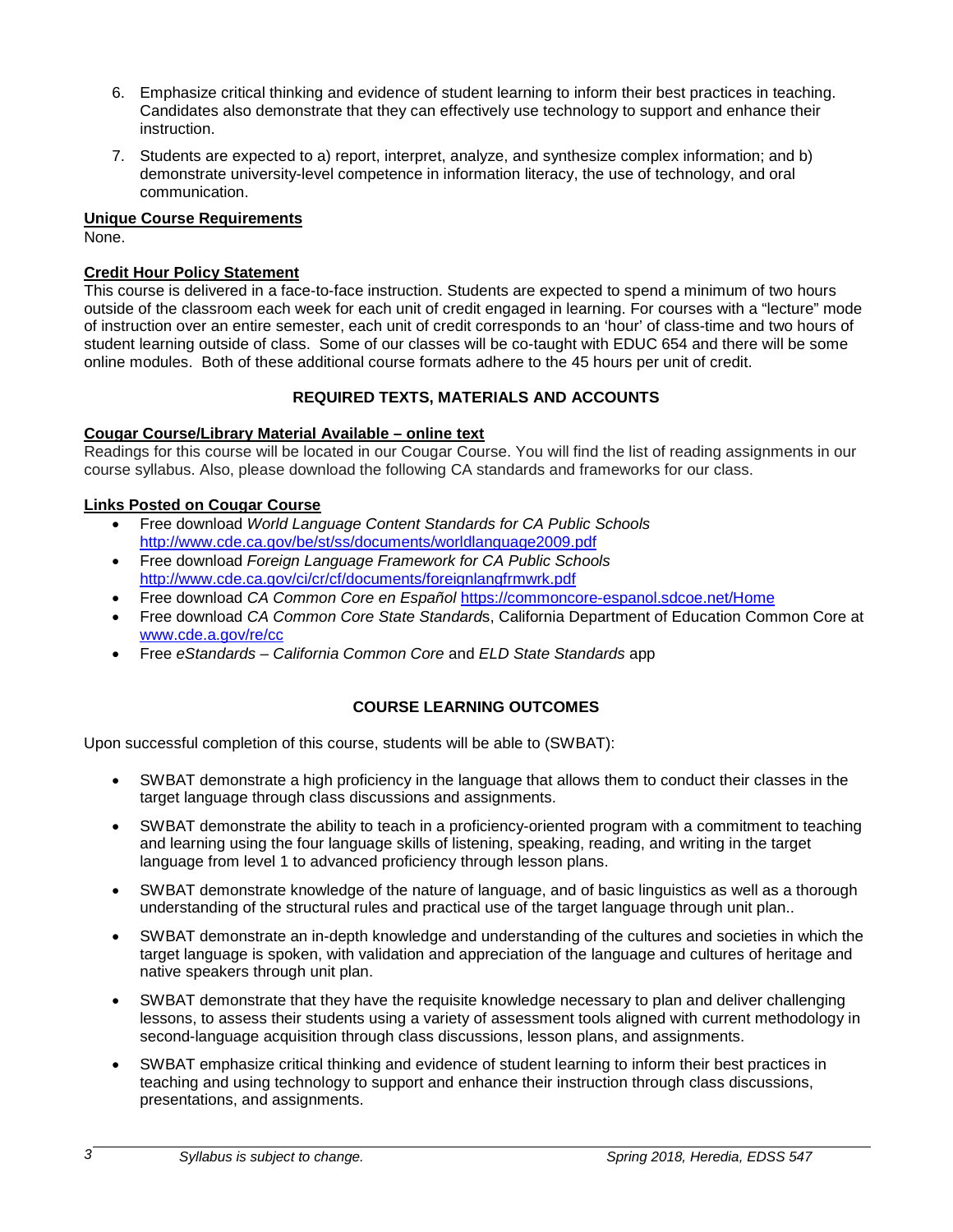• SWBAT a) report, interpret, analyze, and synthesize complex information; and b) demonstrate universitylevel competence in information literacy, the use of technology, and oral communication through course assignments.

# **Authorization to Teach English Learners**

#### **La autorización para enseñar a estudiantes que aprenden inglés como segunda lengua**

Este programa de certificación ha sido específicamente diseñado para preparar a los maestros en la diversidad de las lenguas que se encuentran en las escuelas públicas de California. La autorización para enseñar a los estudiantes que aprenden inglés como segunda lengua (English Learners) se cumple a través de la infusión de contenidos y experiencias dentro del programa de credencial/certificación, así como cursos adicionales. Los estudiantes que completen con éxito este programa reciben una credencial con la autorización para enseñar a estudiantes que aprenden inglés como segunda lengua (English Learners). *(Approved by CCTC in SB 2042 Program Standards, August 02)*

### **Teacher Performance Expectation (TPE) Competencies (2017)**

The course objectives, assignments, and assessments have been aligned with the CTC standards for (Single Subject, Multiple Subject, Special Education, etc.) Credential. This course is designed to help teachers seeking a California teaching credential to develop the skills, knowledge, and attitudes necessary to assist schools and district in implementing effective programs for all students. The successful candidate will be able to merge theory and practice in order to realize a comprehensive and extensive educational program for all students. You will be required to formally address the following TPEs in this course:

### **Foundational TPE: Social Justice and Equity**

TPE as they relate to the Bilingual Authorization Standards

- TPE 1: Engaging and Supporting All Students in Learning
- TPE 3: Understanding and Organizing Subject Matter for Student Learning
- TPE 4: Planning Instruction and Designing Learning Experiences for All Students
- TPE 5: Assessing Student Learning

# **Teacher Performance Assessment**

Beginning July 1, 2008 all California credential candidates must successfully complete a state-approved Teacher Performance Assessment (TPA), as part of the credential program of preparation. During the 2015-16 academic year the CSUSM credential programs will use either the CalTPA (California Teacher Performance Assessment) or the edTPA (Educative Teacher Performance Assessment).

Check with your program coordinator to determine which assessment is used for your credential program.

### **CalTPA**

To assist with your successful completion of the CalTPA, a series of informational seminars are offered over the course of the program. TPA related questions and logistical concerns are to be addressed during the seminars. Your attendance to TPA seminars will greatly contribute to your success on the assessment. The CalTPA Candidate Handbook, TPA seminar schedule, and other TPA support materials may be found on the SOE website:

<http://www.csusm.edu/education/CalTPA/ProgramMaterialsTPA.html>

### **edTPA**

Beginning in fall 2015, for newly entering initial candidates, the CSUSM assessment system is the edTPA. To assist with your successful completion of the edTPA, a capstone class is part of your curriculum. In this class edTPA related questions and logistical concerns are addressed. Additional support materials are available on the edTPA website:

[http://www.edtpa.com/PageView.aspx?f=GEN\\_Candidates.html](http://www.edtpa.com/PageView.aspx?f=GEN_Candidates.html)

Additionally, to support your success in your credential program and with TPA, SOE classes use common pedagogical language, lesson plans (lesson designs), and unit plans (unit designs).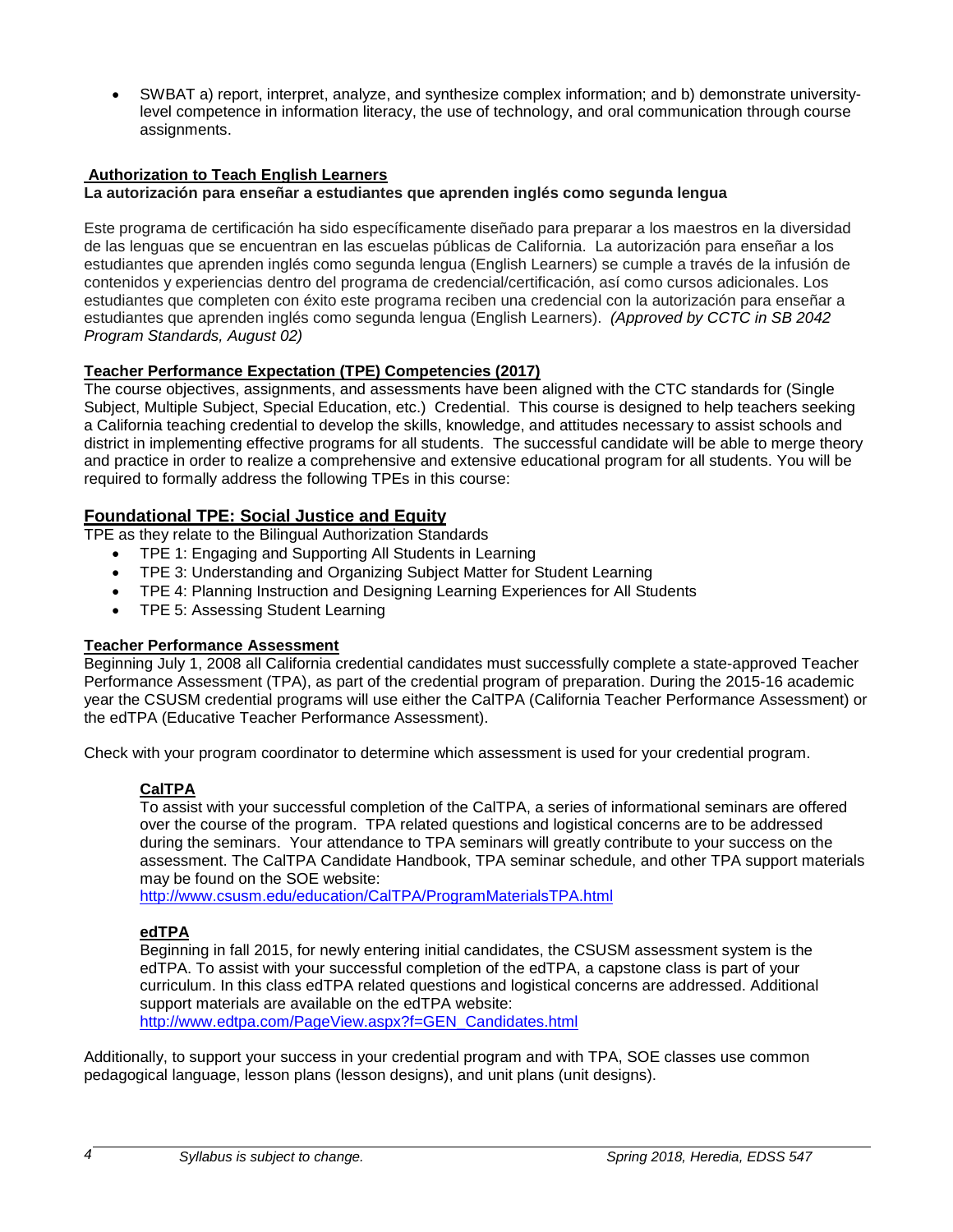#### <span id="page-4-0"></span>**Assessment of Professional Dispositions**

Assessing a candidate's dispositions within a professional preparation program is recognition that teaching and working with learners of all ages requires not only specific content knowledge and pedagogical skills, but positive attitudes about multiple dimensions of the profession. The School of Education has identified six dispositions – social justice and equity, collaboration, critical thinking, professional ethics, reflective teaching and learning, and life-long learning—and developed an assessment rubric. For each dispositional element, there are three levels of performance - *unacceptable*, *initial target*, and *advanced target*. The description and rubric for the three levels of performance offer measurable behaviors and examples.

The assessment is designed to provide candidates with ongoing feedback for their growth in professional dispositions and includes a self-assessment by the candidate. The dispositions and rubric are presented, explained and assessed in one or more designated courses in each program as well as in clinical practice. Based upon assessment feedback candidates will compose a reflection that becomes part of the candidate's Teaching Performance Expectation portfolio. Candidates are expected to meet the level of *initial target* during the program.

### **COURSE REQUIREMENTS AND GRADED COURSE COMPONENTS**

<span id="page-4-2"></span><span id="page-4-1"></span>Teacher education is a professional preparation program. It is expected that students will come to class prepared to discuss the readings, submit required assignments, and participate in class activities. Students are expected to adhere to academic honesty and integrity, standards of dependability, confidentiality and writing achievement. Because it is important for teachers to be able to effectively communicate their ideas to students, parents, colleagues, and administrators, writing that is original, clear and error-free is a priority for the School of Education. It is expected that work will be turned in on time. Note: Professor reserves the right to change, add to, or delete any material or assignment from the course*.*

#### **Course Assignments – Asignaturas para el curso**

| $\bullet$ | Asistencia, participación y disposición profesional (discreción del instructor)                    | 10 puntos |
|-----------|----------------------------------------------------------------------------------------------------|-----------|
| $\bullet$ | 3 Reflexiones de lectura (5 puntos cada una)                                                       | 15 puntos |
| $\bullet$ | Ensayo y presentación de una herramienta de evaluación para la adquisición<br>de un segundo idioma | 20 puntos |
| $\bullet$ | Bibliografías comentada – revistas, artículos, y/o redes de lengua extranjera                      | 20 puntos |
| $\bullet$ | Presentación de lección de lenguaje y cultura                                                      | 20 puntos |
| $\bullet$ | Mini-unidad temática                                                                               | 15 puntos |
|           |                                                                                                    |           |

total 100 puntos

### <span id="page-4-3"></span>**Grading Standards and Policy on Late/Missed Work**

All students are expected to participate in class activities and demonstrate reflective learning. It is important that students are well prepared for course sessions by completing the readings and assignments scheduled before the class meeting. Assignments should be typed and double-spaced. Students who wish to revise an assignment must negotiate the requirements of the revision with the instructor. It is expected that work will be turned in on time. Please discuss individual issues with the instructor. **Points will be deducted if assignments are submitted late (10% penalty per day late; no credit will be awarded if the assignment is one week late).** A minimum of a C+ is required to pass this course.

<span id="page-4-4"></span>

| $95 - 100$ A | $90 - 94$ A-                         |
|--------------|--------------------------------------|
| 87 - 89 B+   | $83 - 86 B$                          |
| $80 - 82 B$  | $77 - 79$ C+ (minimal passing grade) |
| 73 – 76 C    | $70 - 72$ C-                         |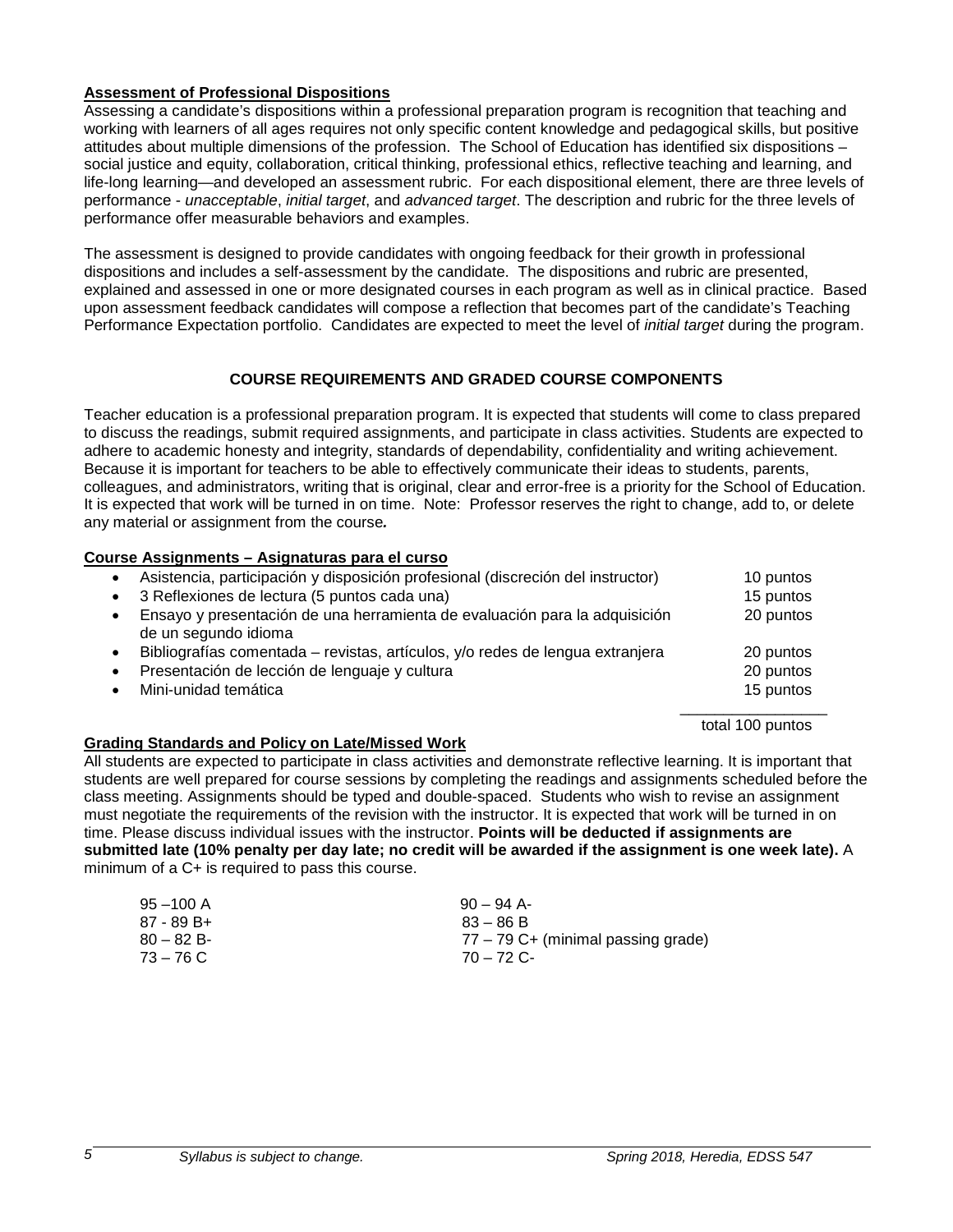# **DESCRIPTION OF ASSIGNMENTS | DESCRIPCIÓN DE ASIGNATURAS**

Las sesiones de clase se publicarán semanalmente en la página red del curso (Cursos Cougar)..

#### **Attendance, Professional Disposition, and Class Participation Asistencia, disposición profesional y participación en clase 10 puntos**

La expectativa es que van a asistir a todas las sesiones de clase preparados para participar activamente en las actividades, grupos, intercambio de ideas, diversos puntos de vista y temas relacionados con las lecturas asignadas. Por favor, consulte las directrices de la Póliza de Asistencia de la Escuela de Educación |**School of Education Attendance Policy** y los requisitos de asistencia para este curso.

Los maestros acreditados son evaluados en "sus funciones y responsabilidades" por sus administradores. La puntualidad, la asistencia, la colaboración con los colegas y la profesionalidad son elementos de la evaluación. Su disposición profesional está relacionada con la forma en que se comporta en clase y el respeto mutuo. Por favor, comunique cualquier asunto de asistencia o de la disposición personal directamente con la profesora. También, mantenga un registro de su asistencia y asignaturas este semestre.

### **Expected Dispositions for the Education Profession**

Education is a profession that has, at its core, certain dispositional attributes that must be acquired and developed. Teaching and working with learners of all ages requires not only specific content knowledge and pedagogical skills, but positive attitudes about multiple dimensions of the profession. The School of Education has identified six dispositions that must be evident in teacher candidates: social justice and equity, collaboration, critical thinking, professional ethics, reflective teaching and learning, and life-long learning. These dispositions have observable actions that will be assessed throughout the preparation program. For each dispositional element, there are three levels of performance - *unacceptable*, *initial target*, and *advanced target*. The description and rubric for the three levels of performance offer measurable behaviors and examples.

The assessment is designed to provide candidates with ongoing feedback for their growth in professional dispositions and includes a self-assessment by the candidate. The dispositions and rubric are presented, explained and assessed in one or more designated courses in each program as well as in clinical practice. Based upon assessment feedback candidates will compose a reflection that becomes part of the candidate's Teaching Performance Expectation portfolio. Candidates are expected to meet the level of *initial target* during the program.

# **Dispositions and Disposition Rubric for the School of Education, CSUSM**

<http://www.csusm.edu/education/ClinicalPractice/HandbookSS.html>

### **3 Reading Reflections - Tres reflexiones de lectura (5 puntos cada una) 15 puntos**

Las reflexiones sobre sus lecturas se deben entregar en las fechas indicadas en el esquema del curso. Envíen copias electrónicas de los cuatro analices de lectura en nuestro Curso Cougar. Las reflexiones deben incluir:

Una reflexión de las lecturas (no un resumen – ya la profesora y tus colegas han leído el texto), incluye las conexiones que se pueden hacer entre las ideas que presenta el texto y la enseñanza para los estudiantes, con ejemplos específicos de tus experiencias durante las observaciones o práctica clínica en las escuelas, tutorías u otras experiencias personales en diversos entornos. Conecta la lectura con ejemplos (evidencia) del texto. Citen el texto o autor en sus escrituras, por ejemplo (Reyes, 2011, p. 56). Piensen en los conceptos principales y sus entendimientos del texto.

- ¿Cuáles son los métodos, estrategias o ideas que te gustaría poner en práctica? ¿Por qué?
- ¿Qué nuevas ideas surgen de las lecturas? Explica.
- ¿Cuál es la importancia de los conceptos para el maestro o los estudiantes? ¿Por qué?
- ¿Cuál es el motivo que el autor del texto presenta estas ideas? Explica.

Las reflexiones de lectura serán calificadas de acuerdo con la amplitud de la escritura, el análisis de las ideas, la comprensión de los temas, las conexiones de las lecturas con las experiencias de los candidatos, y con aspectos a la instrucción de los estudiantes que aprenden inglés como segunda lengua (English Learners).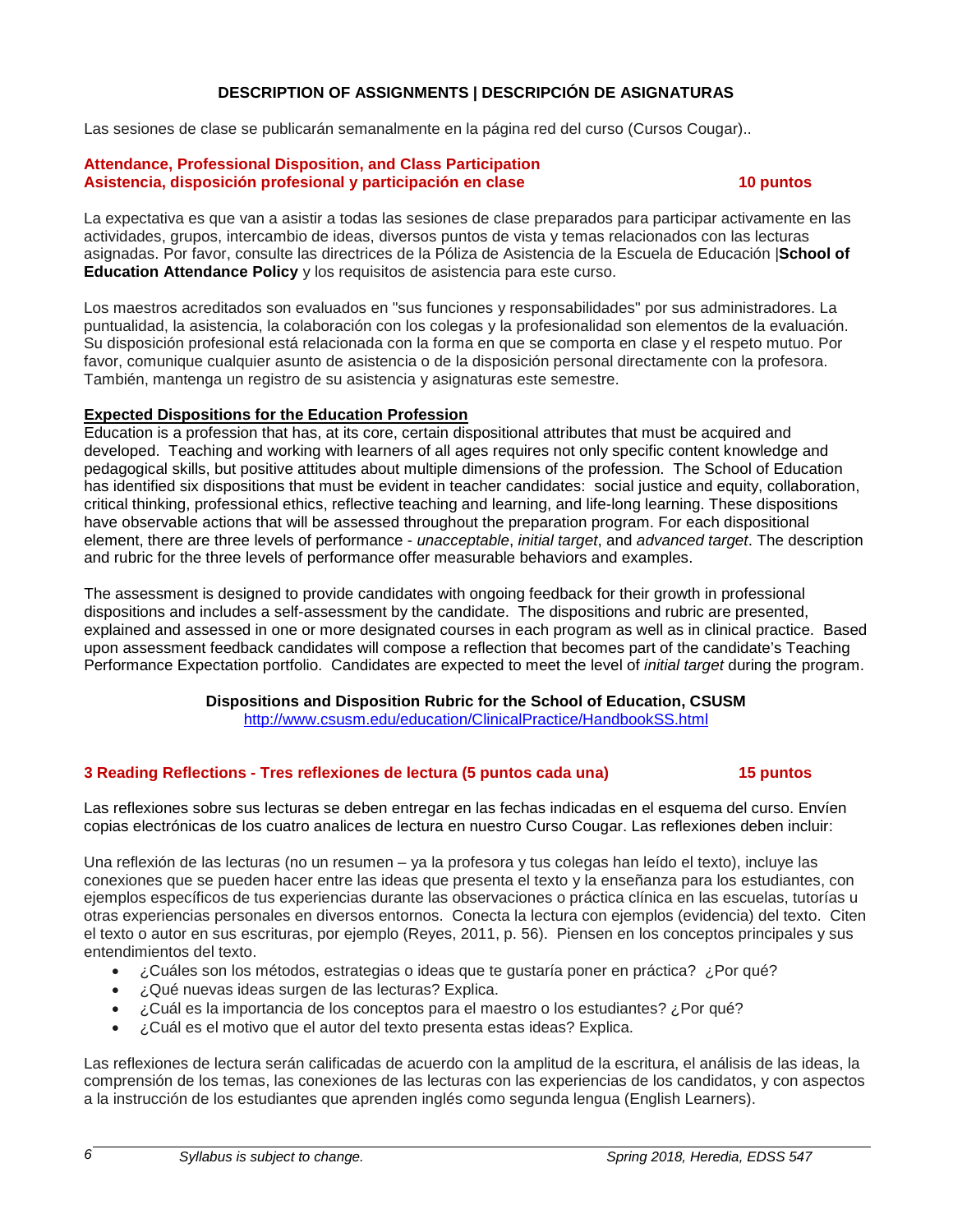| $(5$ pts. each)<br><b>Reading Reflection - Rubric Score</b> |                                                                                                                                                                                                                                                                                                                             |                                                                                                                                                                                                                                                                                                                             |                                                                                                                                                                                                                                                                |
|-------------------------------------------------------------|-----------------------------------------------------------------------------------------------------------------------------------------------------------------------------------------------------------------------------------------------------------------------------------------------------------------------------|-----------------------------------------------------------------------------------------------------------------------------------------------------------------------------------------------------------------------------------------------------------------------------------------------------------------------------|----------------------------------------------------------------------------------------------------------------------------------------------------------------------------------------------------------------------------------------------------------------|
| <b>Criteria</b>                                             | <b>Credit Range</b>                                                                                                                                                                                                                                                                                                         | <b>Credit Range</b>                                                                                                                                                                                                                                                                                                         | <b>Credit Range</b>                                                                                                                                                                                                                                            |
|                                                             | Minimal or None 0-1 pts.                                                                                                                                                                                                                                                                                                    | Approaching, 2-3pts.                                                                                                                                                                                                                                                                                                        | Meets 4-5 pts.                                                                                                                                                                                                                                                 |
| Comprehensiveness                                           | Response lacked reference                                                                                                                                                                                                                                                                                                   | Response referenced                                                                                                                                                                                                                                                                                                         | Response referenced all                                                                                                                                                                                                                                        |
| (1 point)                                                   | to the required readings.                                                                                                                                                                                                                                                                                                   | some of the required<br>readings.                                                                                                                                                                                                                                                                                           | required readings.                                                                                                                                                                                                                                             |
| Analysis<br>(2 points)                                      | Response lacked an<br>analysis of the readings.                                                                                                                                                                                                                                                                             | Response included a<br>partial analysis of the<br>assigned readings.                                                                                                                                                                                                                                                        | Response included a<br>comprehensive analysis of<br>the assigned readings.                                                                                                                                                                                     |
| <b>Insightful Connections</b><br>$(1$ point)                | No connections were made<br>between the topic(s) and the<br>candidate's experiences with<br>English learners.                                                                                                                                                                                                               | A connection was made<br>between the topic(s) and<br>the student's<br>experiences with<br>English learners that did<br>not demonstrate<br>understanding of the<br>application of the<br>reading topic(s) to<br>practice.                                                                                                    | Connections were made<br>between the topic(s) and<br>the student's experiences<br>with English learners -<br>demonstrating application<br>to practice.                                                                                                         |
| Conventions<br>$(1$ point)                                  | Paper written with various<br>errors in Spanish. Writing<br>distracted the reader's<br>comprehension. Candidate<br>followed none/limited<br>directions on how to<br>structure and submit reading<br>reflection. Candidate<br>demonstrated none/limited<br>engagement & participation<br>in group discussions in<br>Spanish. | Paper written with some<br>errors in Spanish.<br>However, writing does<br>not distract the reader's<br>comprehension.<br>Candidate followed<br>some directions on how<br>to structure and submit<br>reading reflection.<br>Candidate demonstrated<br>some engagement &<br>participation in group<br>discussions in Spanish. | Paper well written with<br>minimal errors in Spanish.<br>Candidate has followed all<br>directions on how to<br>structure and submit<br>reading reflection.<br>Candidate demonstrated<br>full engagement &<br>participation in group<br>discussions in Spanish. |

#### **Ensayo y presentación de una herramienta de evaluación para la adquisición 20 puntos de un segundo idioma – Essay and presentation of an assessment tool to evaluate the acquisition of a second language**

Utiliza el internet para encontrar herramientas de la evaluación para la adquisición de un segundo idioma para estudiantes en la escuela intermedia o preparatoria. Los exámenes deben medir los dominios del lenguaje (leer, escribir, hablar/escuchar). Aquí veras un buen ejemplo de *Standards-Based Integrated Performance Assessments* en el sitio web de Center for Advanced Research in Language Acquisition (CARLA) [http://www.carla.umn.edu/assessment/vac/CreateUnit/unit\\_examples.html](http://www.carla.umn.edu/assessment/vac/CreateUnit/unit_examples.html)

Después que encuentres una herramienta de evaluación para la adquisición de un lenguaje, vas a hacer un ensayo que describa lo siguiente:

- El nombre de la herramienta, autor, y donde se puede encontrar en el internet
- El propósito de la herramienta para la evaluación del un segundo idioma
- Información de cómo y cuando se usa esta herramienta de evaluación
- Como se alinea a la metodología actual (ejemplo CCSS, World Language Standards)
- Los tipos de instrumentos que usa esta evaluación (ejemplo rúbricas)
- Los lenguajes que se pueden asesorar con esta herramienta
- Tu opinión acerca de esta herramienta de evaluación
- Incluye algún ejemplo de esta herramienta de evaluación en tu ensayo

Vas a compartir la herramienta de evaluación en clase y luego subir tu trabajo al Curso Cougar.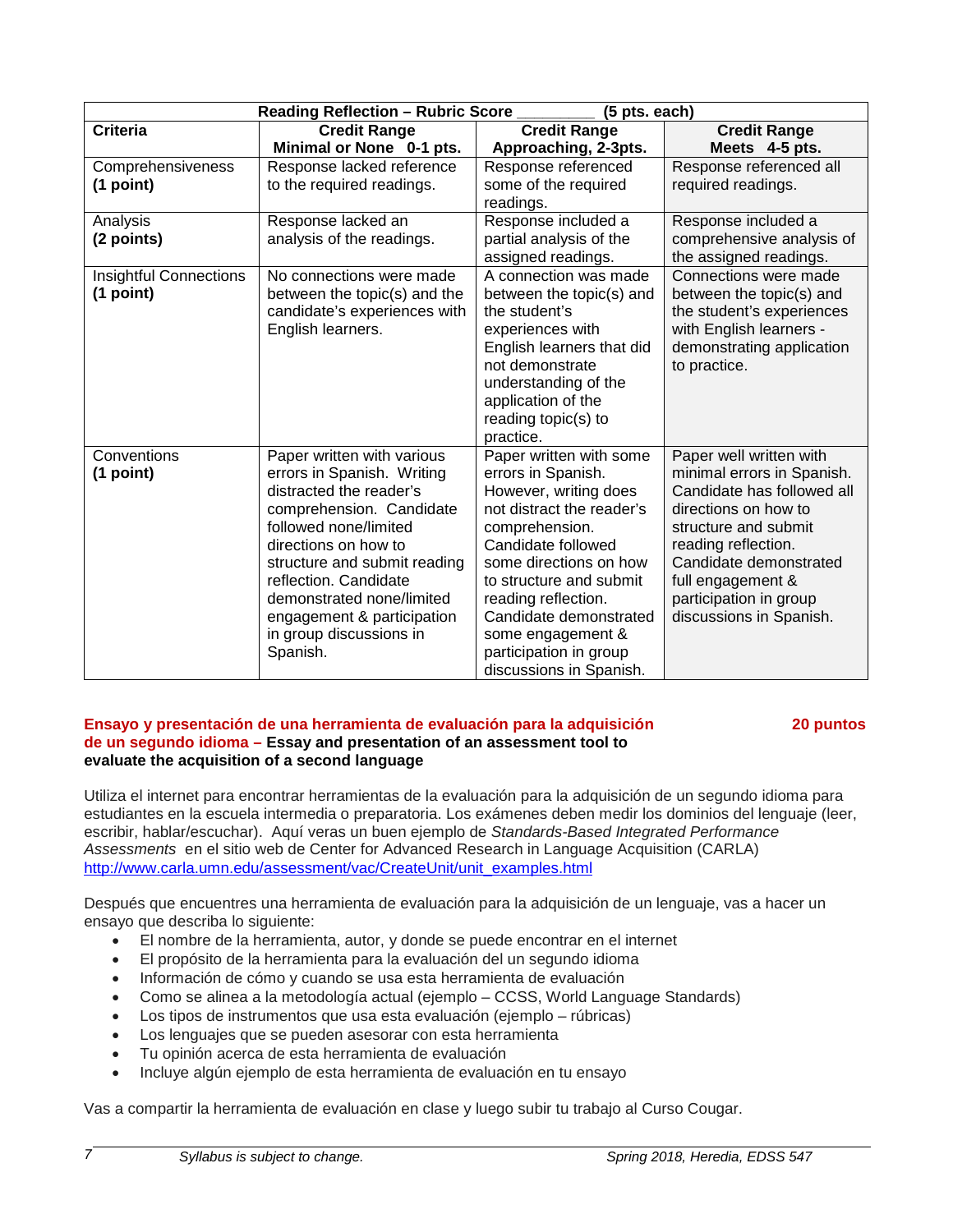Consulta la página red de la American Psychological Association (APA) para aprender la forma correcta de escribir un manuscrito universitario con apropiadas referencias. Visita [http://www.apastyle.org/elecsource.html.](http://www.apastyle.org/elecsource.html)

| Ensayo y presentación de una herramienta de evaluación - Rubric (20 pts.) |                               |                                |                                   |
|---------------------------------------------------------------------------|-------------------------------|--------------------------------|-----------------------------------|
| (Essay and presentation of an assessment tool)                            |                               |                                |                                   |
| <b>Criteria</b>                                                           | <b>Credit Range</b>           | <b>Credit Range</b>            | <b>Credit Range</b>               |
|                                                                           | <b>Minimal or None 0-15</b>   | Approaching, 16-17pts.         | Meets 18-20 pts.                  |
|                                                                           | pts.                          |                                |                                   |
| Essay                                                                     | Essay included a limited      | Essay included a general       | Essay included an excellent       |
| 10 points                                                                 | explanation of the            | explanation of the assessment  | in depth explanation of the       |
|                                                                           | assessment tool lacking       | tool with all/most the areas   | assessment tool with all the      |
|                                                                           | various areas outlined in the | outlined in the assignment     | areas outlined in the             |
|                                                                           | assignment description.       | description.                   | assignment description.           |
| Assessment                                                                | Assessment tools represent    | Assessment tools represent     | Assessment tools represent        |
| 5 points                                                                  | limited dimensions of the 4   | some dimensions of the 4       | excellent dimensions of the       |
|                                                                           | domains of language           | domains of language (reading,  | 4 domains of language             |
|                                                                           | (reading, writing,            | writing, speaking/listening)   | (reading, writing,                |
|                                                                           | speaking/listening) and tool  | and tool is closely aligned to | speaking/listening) and tool      |
|                                                                           | is NOT aligned to current     | current methodological         | is aligned to current             |
|                                                                           | methodological aspects of     | aspects of second language     | methodological aspects of         |
|                                                                           | second language               | acquisition and WL/CCSS        | second language acquisition       |
|                                                                           | acquisition and WL/CCSS       | Standards.                     | and WL/CCSS Standards.            |
|                                                                           | Standards.                    |                                |                                   |
| Oral                                                                      | Fair presentation and         | Fair presentation and          | <b>Excellent</b> presentation and |
| Presentation                                                              | explanation of the            | explanation of the assessment  | explanation of the                |
| 2 points                                                                  | assessment tool in Spanish.   | tool in Spanish.               | assessment tool in Spanish.       |
|                                                                           |                               |                                |                                   |
| Paper                                                                     | Essay is written with         | Essay is written with some     | Essay is well written with        |
| Conventions                                                               | various errors in Spanish.    | errors in Spanish. However,    | minimal errors in Spanish.        |
| 3 points                                                                  | Writing distracted the        | writing does not distract the  | Candidate has followed all        |
|                                                                           | reader's comprehension.       | reader's comprehension.        | directions on how to              |
|                                                                           | Candidate followed            | Candidate followed some        | structure and submit paper.       |
|                                                                           | none/limited directions on    | directions on how to structure | APA format used throughout        |
|                                                                           | how to structure and submit   | and submit paper. Partial      | paper.                            |
|                                                                           | paper. No APA.                | APA format.                    |                                   |

#### **Bibliografía comentada – revistas, artículos, y/o redes de lengua extranjera 20 puntos Annotated bibliography of journals, articles and/or websites related to teaching a foreign language**

Para esta tarea vas a escribir una bibliografía comentada que describa 4 revistas, artículos y/o redes del internet relacionadas con la enseñanza de una lengua extranjera. Esta tarea te ayudará a encontrar recursos que podrás utilizar cuando enseñes el español como segunda lengua. La información la compartirás en clase para que tus compañeros también tengan estos excelentes recursos. El formato para tu bibliografía comentada es el siguiente:

Una bibliografía anotada/comentada es una lista de citas de revistas, artículos y redes del internet. Cada cita es seguida por una breve descripción (generalmente 150 palabras) párrafo descriptivo y evaluativo que representa el comentario. El objetivo de la anotación es informar al lector de la pertinencia, la exactitud y la calidad de las fuentes citadas.

1) En primer lugar, localiza y cita los documentos (revistas, artículos, sitios en la red) que pueden contener información útil e ideas sobre el tema (lengua extranjera). Brevemente examina y revisa los documentos. A continuación, elije los que ofrecen una variedad de ideas sobre la enseñanza de una segunda lengua..

2) Cita la revista, el artículo o sitio en la red al estilo del APA apropiado en tu bibliografía. Haz la lista de bibliografía en orden alfabético.

3) Escribe una anotación concisa que resume el tema central de los recursos (revistas, artículos, sitios en la red). Incluye una o más frases que: (a) evalúe la autoridad, b) explica el propósito del autor, (c) comente como se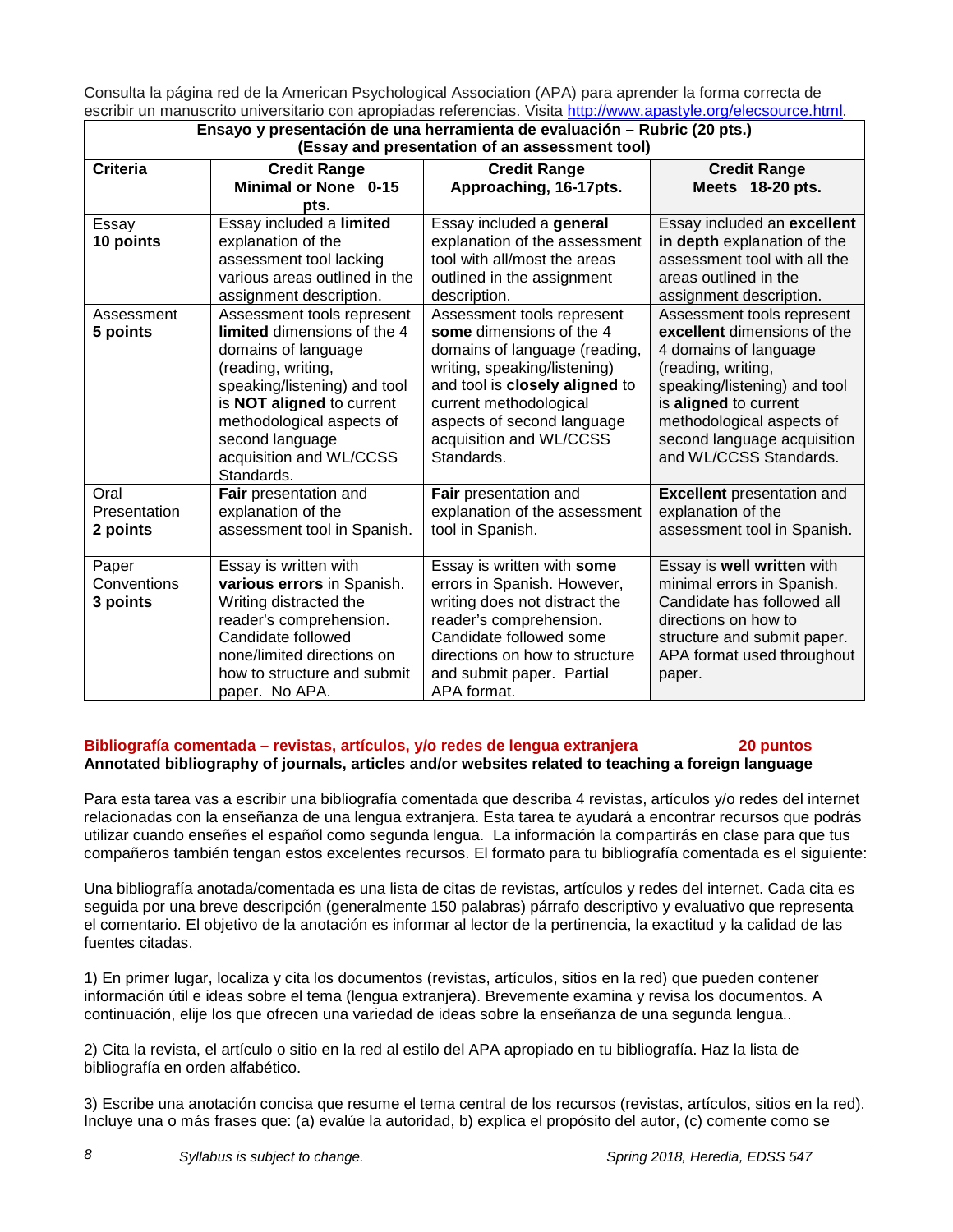puede utilizar este recurso para la enseñanza de una segunda lengua, y (d) compara o contrasta este recurso con otro que has citado en su bibliografía.

# **Ejemplo - Bibliografía comentada**

- Cita al estilo APA
- Nombre de la revista, artículo, sitio en la red
- Evalúa la autoridad de este recurso
- El propósito del autor
- Como se puede utilizar este recurso para la enseñanza de una segunda lengua
- Compara o contrasta este recurso con otro que has citado en su bibliografía

Consulta la página red de la American Psychological Association (APA) para aprender la forma correcta de escribir un manuscrito universitario con apropiadas referencias. Visita [http://www.apastyle.org/elecsource.html.](http://www.apastyle.org/elecsource.html)

| <b>Bibliografía comentada</b><br>Annotated Bibliography for Teaching a Foreign Language - Rubric Score _____ (20 pts.) |                                                                                                                                                                                                                            |                                                                                                                                                                                                                                          |                                                                                                                                                                                                    |
|------------------------------------------------------------------------------------------------------------------------|----------------------------------------------------------------------------------------------------------------------------------------------------------------------------------------------------------------------------|------------------------------------------------------------------------------------------------------------------------------------------------------------------------------------------------------------------------------------------|----------------------------------------------------------------------------------------------------------------------------------------------------------------------------------------------------|
| <b>Criteria</b>                                                                                                        | <b>Credit Range</b><br>Minimal/None 0-15 pts.                                                                                                                                                                              | <b>Credit Range</b><br>Approaching, 16-17 pts.                                                                                                                                                                                           | <b>Credit Range</b><br>Meets 18-20 pts.                                                                                                                                                            |
| Student provided<br>an APA aligned<br>annotated<br>bibliography.<br>5 points                                           | Little or no provision of<br>an APA aligned<br>annotated bibliography of<br>no fewer than 2 resources<br>related to teaching a<br>foreign language, such as<br>journals, articles or<br>websites.                          | Provision of an APA aligned<br>annotated bibliography of no<br>fewer than 3 resources related<br>to teaching a foreign<br>language, such as journals,<br>articles or websites.                                                           | Provision of an APA aligned<br>annotated bibliography of no<br>fewer than 4 noteworthy<br>resources related to<br>teaching a foreign language,<br>such as journals, articles or<br>websites.       |
| <b>Student</b><br>addressed<br>content<br>scope of the<br>assignment in the<br>annotations.<br>5 points                | Evidence of foreign<br>language resources lacks<br>depth. Narrow<br>examination with little or<br>no evidence of criteria<br>being met.                                                                                    | Evidence indicating some<br>exploration of foreign<br>language resources. Criteria<br>met at superficial level.                                                                                                                          | In depth evidence indicating<br>extensive research of<br>foreign language resources.<br><b>Substantial evidence</b><br>criteria has been met.                                                      |
| Paper<br>Conventions<br>5 points                                                                                       | Paper written with various<br>errors in Spanish. Writing<br>distracted the reader's<br>comprehension.<br>Candidate followed<br>none/limited directions on<br>how to structure and<br>submit summary &<br>analysis. No APA. | Paper written with some<br>errors in Spanish. However,<br>writing does not distract the<br>reader's comprehension.<br>Candidate followed some<br>directions on how to structure<br>and submit summary &<br>analysis. Partial APA format. | Paper well written with<br>minimal errors in Spanish.<br>Candidate has followed all<br>directions on how to<br>structure and submit<br>summary & analysis. APA<br>format used throughout<br>paper. |
| <b>Oral Presentation</b><br>5 points                                                                                   | Fair presentation and<br>explanation of the<br>resoruces in Spanish.                                                                                                                                                       | Fair presentation and<br>explanation of the resources<br>in Spanish.                                                                                                                                                                     | <b>Excellent</b> presentation and<br>explanation of the resources<br>in Spanish.                                                                                                                   |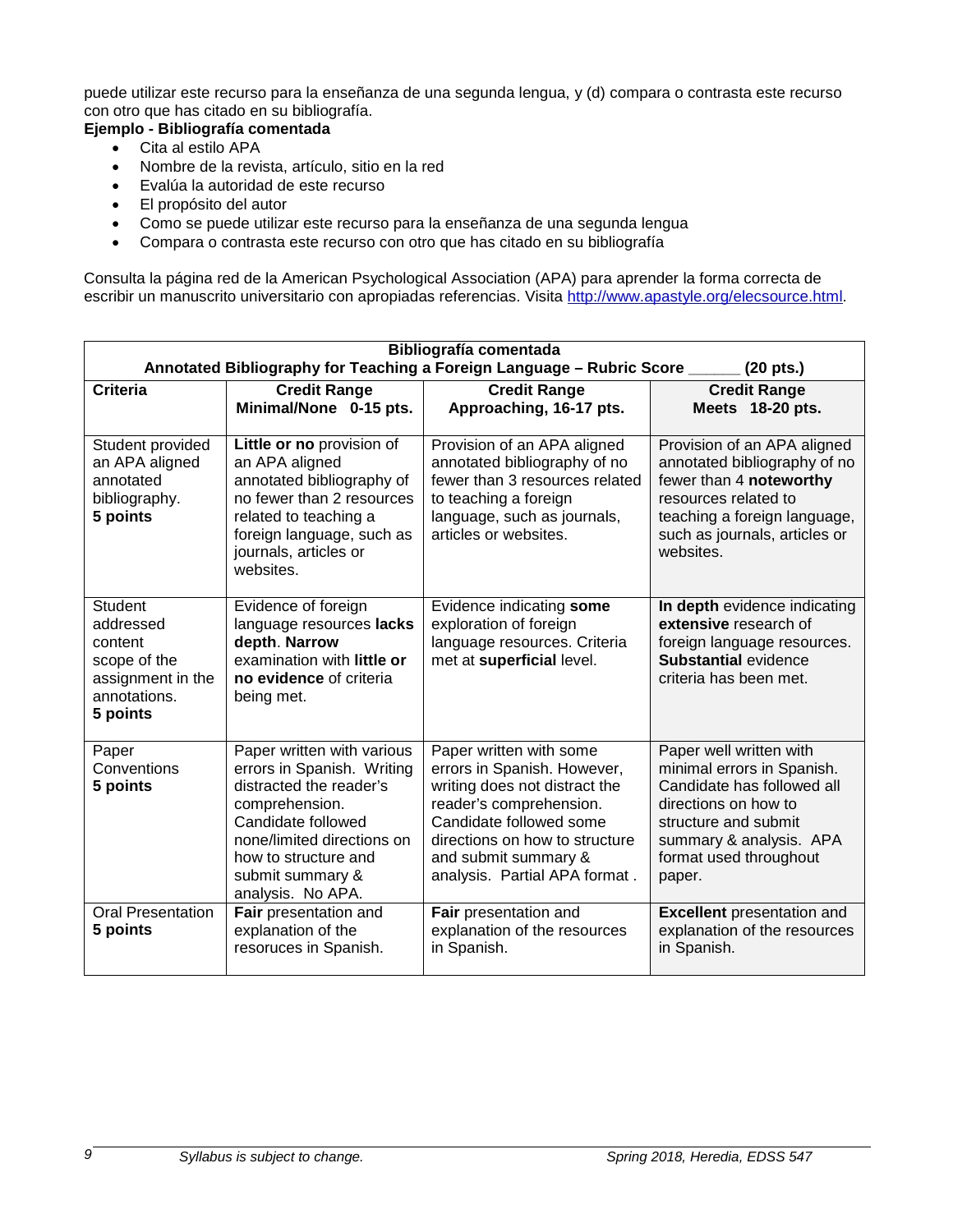#### **Presentación de lección de lenguaje y cultura por medio de la música latina 20 puntos Presentation of a Lesson about Language and Culture through Latin Music**

**¡Azúcar!** – como decía Celia Cruz, la reina de la música cubana… Escoge una canción con ritmo latino (de cualquier país o cantante) para enseñar algún concepto gramatical y evaluar el tono, lenguaje y aspecto cultural de la canción y cultura. La música es un gran estimulante para tus estudiantes y se puede usar para aprender lenguaje en una manera motivadora, solamente tienes que tener cuidado con que la letras de la canción sean apropiadas para la escuela (no sea ofensiva o proponente de actos negativos) y concuerde con la edad de tus estudiantes. Tendrás que traer copias de la letra/lirica de la canción para hacer la actividad con nosotros en clase. También trae la música o si prefieres cantarnos la melodía contigo.. ¡Qué divertido!

Usa la lirica de la canción para la lección de gramática que nos vas a enseñar.

- 1. Indicarás que estándares se relacionan con esta lección.
- 2. Escucháremos la canción y leeremos los refranes.
- 3. Examináremos los verbos, adjetivos, sustantivos, o artículos, etc., ósea para lo que mejor se relacione la lirica con algún aspecto gramatical del lenguaje español.
- 4. Examináremos el lenguaje escrito/poético que represente algún tipo de metáforas, personificación, símiles, modismos, refranes, cambio de código, etc.
- 5. Examináremos el vocabulario de la canción, quizás sea regional, variación lingüística, espanglish, cognados, etc.
- 6. Examináremos el tono, punto de vista o mensaje del escritor/letrista y como se relaciona con la cultura de ese país.
- 7. Examináremos el tipo de música latina que representa tu lección, quien es el cantante o grupo musical y por qué este tipo de música sería impresionante para tus estudiantes.

Haremos un ejemplo en clase para modelar este tipo de actividad. ¡Trae tus zapatos para bailar!

| Presentación de lección de lenguaje y cultura - Rubric (20 pts.)<br>(Presentation of a Lesson about Language & Culture) |                                                                                                                                                                                                                                   |                                                                                                                                                                                                                      |                                                                                                                                                                                                                                                                         |
|-------------------------------------------------------------------------------------------------------------------------|-----------------------------------------------------------------------------------------------------------------------------------------------------------------------------------------------------------------------------------|----------------------------------------------------------------------------------------------------------------------------------------------------------------------------------------------------------------------|-------------------------------------------------------------------------------------------------------------------------------------------------------------------------------------------------------------------------------------------------------------------------|
| <b>Criteria</b>                                                                                                         | <b>Credit Range</b><br>Minimal or None 0-15<br>pts.                                                                                                                                                                               | <b>Credit Range</b><br>Approaching, 16-17pts.                                                                                                                                                                        | <b>Credit Range</b><br>Meets 18-20 pts.                                                                                                                                                                                                                                 |
| Lesson &<br>activity<br>10 points                                                                                       | Lesson & activity included a<br>limited analysis of the lyrics<br>and grammatical structures<br>with limited relationship to<br>the standards, using the 2-4<br>domains of language<br>(reading, writing,<br>speaking/listening). | Lesson & activity included a<br>general analysis of the lyrics<br>and grammatical structures<br>closely aligned to the<br>standards, using the 3-4<br>domains of language (reading,<br>writing, speaking/listening). | Lesson & activity included<br>an excellent in depth<br>analysis of the lyrics<br>highlighting grammatical<br>and linguistic aspects of the<br>language correlated to the<br>standards, using the 4<br>domains of language<br>(reading, writing,<br>speaking/listening). |
| Song<br>5 points                                                                                                        | Song & lyrics represented<br><b>limited</b> dimensions culture<br>and language and lacked<br>alignment to aspects of<br>second language<br>acquisition and WL/CCSS<br>Standards.                                                  | Song & lyrics represented<br>some dimensions culture and<br>language closely aligned to<br>aspects of second language<br>acquisition and WL/CCSS<br>Standards.                                                       | Song & lyrics represented<br>excellent dimensions<br>culture and language<br>aligned to aspects of<br>second language acquisition<br>and WL/CCSS Standards.                                                                                                             |
| Presentation<br>5 points                                                                                                | Fair presentation and<br>explanation of the lesson &<br>culture with <b>various</b> errors<br>in Spanish. Candidate has<br>followed all directions on<br>how to structure lesson.                                                 | Fair presentation and<br>explanation of the lesson &<br>culture with some errors in<br>Spanish. Candidate has<br>followed all directions on how<br>to structure lesson.                                              | <b>Excellent</b> presentation and<br>explanation of the lesson &<br>culture with minimal errors<br>in Spanish. Candidate has<br>followed all directions on<br>how to structure lesson.                                                                                  |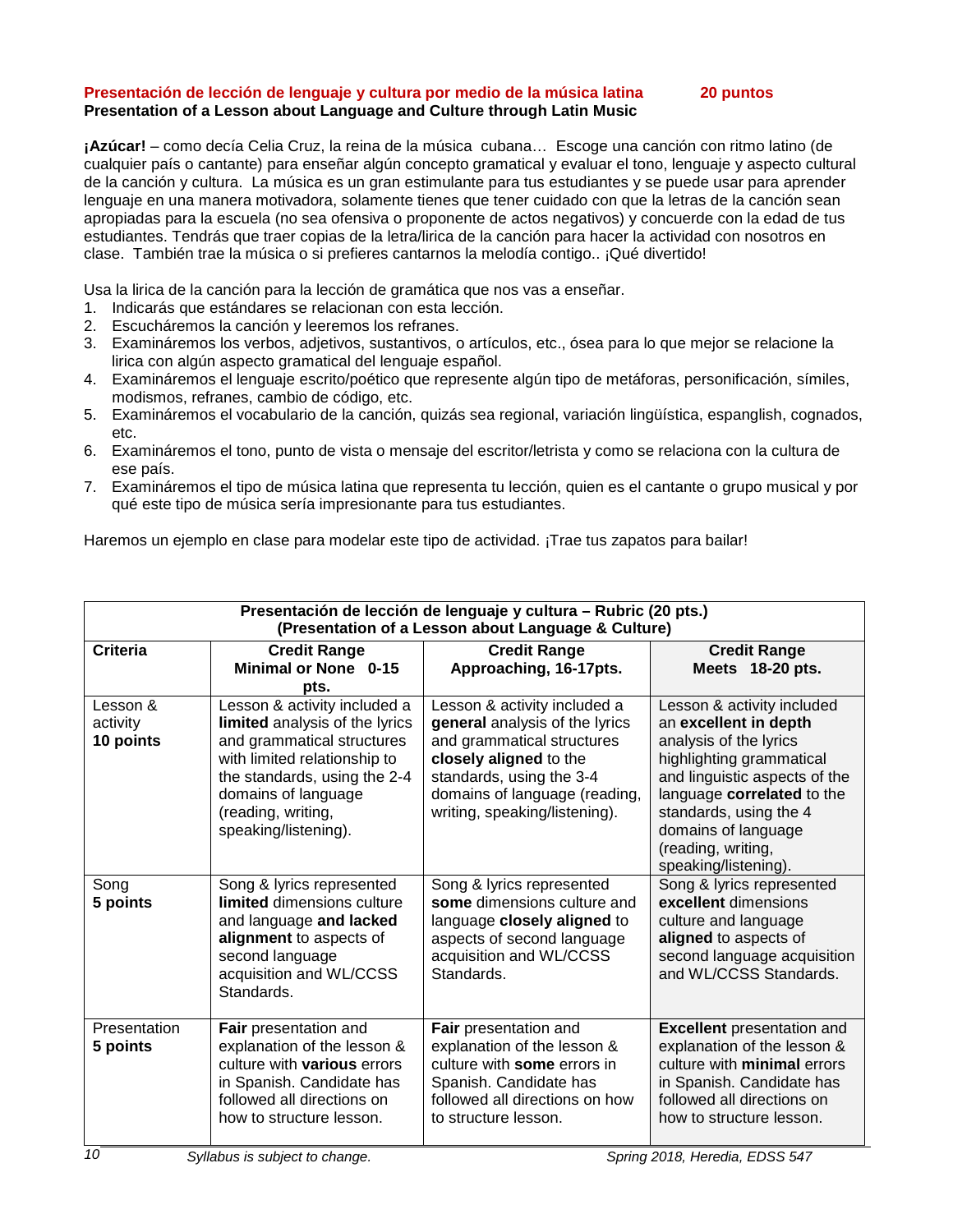#### **Mini Thematic Unit | Mini unidad temática 15 puntos**

### **(Course signature assignment – must be also uploaded to TaskStream, Standard 4) Estándar 4 - Metodología Bilingüe; Estándar 5 – Cultura**

Esta es una unidad sobre la enseñanza del español para los hablantes nativos o programas de lenguaje dual, español como segunda lengua (lengua extranjera), o español para hispanohablantes. ¡Tienen muchas opciones! **Nuestro objetivo principal es enseñar el español**. Para esta tarea se aplicarán las metodologías bilingües de nuestros cursos (EDUC 653 y EDUC 654) que ocupan el estándar 4 - Metodología Bilingüe y lecturas de nuestros libros y artículos. El plan de la mini-unidad temática debe ser apropiado para la lengua materna de los hispanohablantes y / o hablantes nativos de inglés que aprenden el español como segunda lengua en los grados K-12.

**Para los estudiantes en EDSS 547** - ustedes pueden utilizar esta misma asignación para la mini-unidad temática del Curso de Idiomas Mundiales este semestre. Trabajen con alguien que también esté en el curso.

El plan de la unidad consta de 5 clases y 5 evaluaciones. La "unidad" se define como una semana de escuela - 5 días (vea muestras en Cougar Course). Nuestro **objetivo es de enseñar el lenguaje español**. El contenido será introducir **una leyenda, cuento o fábula de los países de habla hispana. Utiliza la plantilla de las lecciones para la unidad** que es específica para esta tarea en Cougar Course. Cada día de la lección no debe ser más de 1 página escrita.

- Día 1 introduce y enseña la selección de la **lectura** (habilidades interpretativas), recuerda que los estudiantes necesitan colaborar (hablar / escuchar). ¿Cómo vas a evaluar el aprendizaje de hoy?
- Día 2 enseña un **aspecto gramatical** conectado a la lectura / escritura, recuerda que los estudiantes necesitan colaborar (hablar / escuchar). ¿Cómo vas a evaluar el aprendizaje de hoy?
- Día 3 enseña una lección de **escritura** (habilidades productivas), recuerda que los estudiantes necesitan colaborar (hablar / escuchar). ¿Cómo vas a evaluar el aprendizaje de hoy?
- Día 4 enseña sobre la **cultura** del país del cual se inicia la literatura, recuerda que los estudiantes necesitan colaborar (hablar / escuchar). ¿Cómo vas a evaluar el aprendizaje de hoy?
- Día 5 *Bridging* lección (**puente lingüístico**) ¿qué aspecto de esta lección se puede conectar con los dos idiomas para los estudiantes? Recuerda nuestras lecturas de Beeman y Urow en EDUC 653 sobre la conexión lingüística de las lenguas? ELD también puede ser parte de este plan de unidad para los aprendices de inglés. ¿Cómo vas a evaluar el aprendizaje de hoy?
- Recuerda que debes incorporar la **tecnología** en tu plan temático.

**Opcional** - Puedes trabajar con un compañero/a para crear la unidad juntos, pero recibirán la misma calificación en los trabajos. Se recomienda que el trabajo esté claramente dividido equitativamente. Deben de subir el trabajo a Cougar Course y TaskStream para recibir crédito. Este plan de unidad es una evaluación crítica de la Autorización Bilingüe.

IMPORTANTE: Todos los trabajos vencen el día señalado (vea el plan de estudios para la fecha actual). Trabajos que se entreguen tarde (borrador o copia final), recibirán reducción de puntuación. Esta asignación debe cumplir con el Estándar 4 - Metodología Bilingüe para el Programa de Autorización Bilingüe (vea la rúbrica) y el candidato debe recibir una calificación mínima aprobatoria de una B- (80%). El plan de unidad será tu artefacto para TaskStream - Standard 4.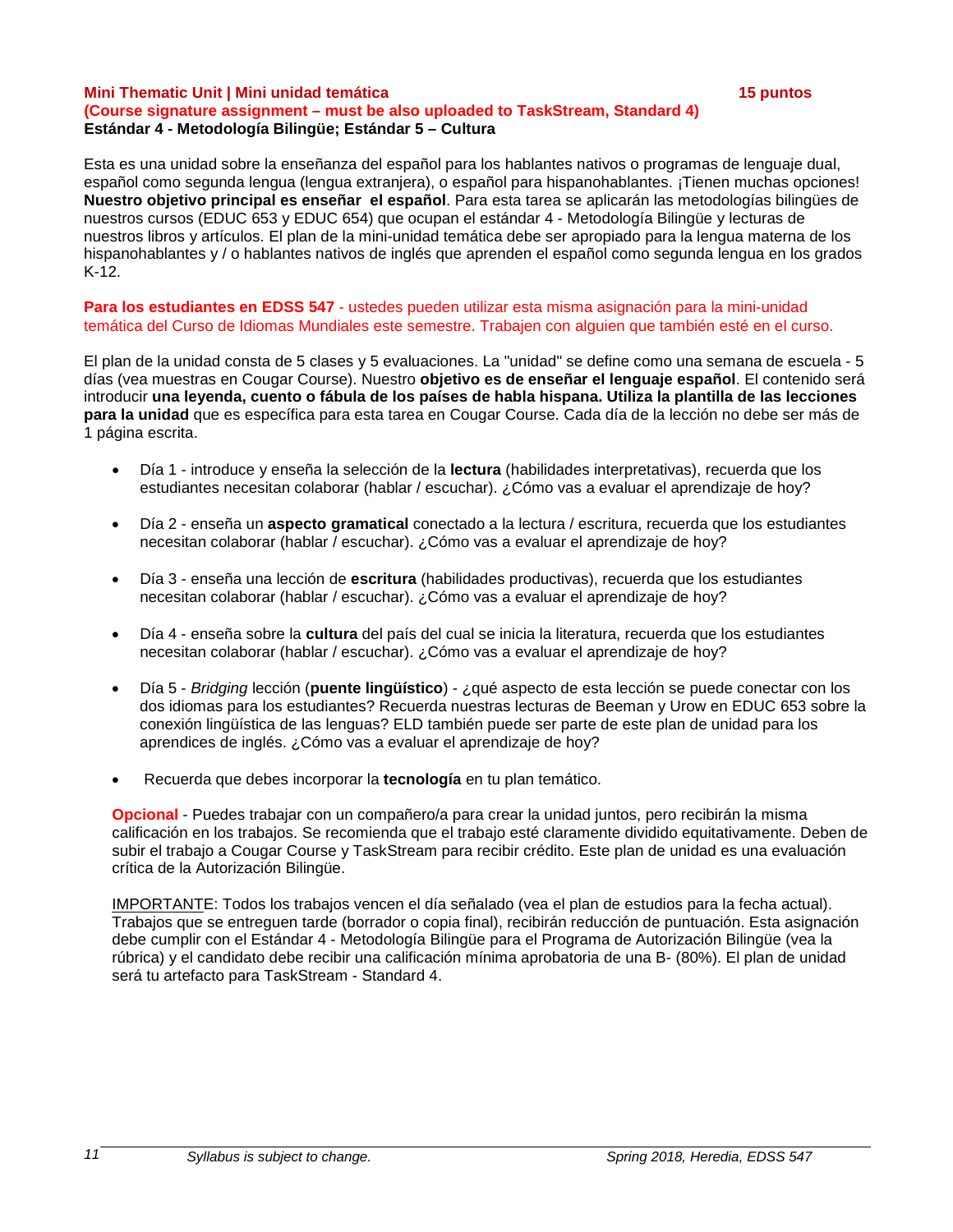| Mini-Thematic Unit Plan / Presentation Rubric (15 points)     |                                                       |                                                                   |                                                           |
|---------------------------------------------------------------|-------------------------------------------------------|-------------------------------------------------------------------|-----------------------------------------------------------|
| <b>Criteria</b><br><b>Credit Range</b><br><b>Credit Range</b> |                                                       | <b>Credit Range</b>                                               |                                                           |
|                                                               | Minimal or None 0-9 pts.                              | Approaching, 10-11pts.                                            | Meets 12-15 pts.                                          |
| Lessons follow                                                | Part 1: Candidate knows                               | Part 1: Candidate knows some                                      | Part 1: Candidate knows and                               |
| bilingual educ.                                               | and applies few of the                                | pedagogical theories, principles,                                 | can apply pedagogical                                     |
| pedagogical                                                   | pedagogical theories,                                 | and instructional practices of                                    | theories, principles, and                                 |
| theories &                                                    | principles, and instructional                         | bilingual education. Candidate                                    | instructional practices for                               |
| principles                                                    | practices of bilingual educ.                          | partially applies pedagogy in a                                   | comprehensive bilingual                                   |
| 5 points                                                      | Candidate does not                                    | comprehensive manner. Some of                                     | instruction in Spanish                                    |
|                                                               | comprehend key academic                               | the lesson components are                                         | including content and                                     |
|                                                               | concepts for lesson                                   | included, but ideas are partially                                 | language objectives.                                      |
|                                                               | development. Lacks                                    | developed or inconsistent with                                    |                                                           |
|                                                               | knowledge of to tie                                   | content and language objectives.                                  |                                                           |
|                                                               | objectives to lesson.                                 |                                                                   |                                                           |
| Lesson are                                                    | Part 2: Candidate followed                            | Part 2: Candidate followed some                                   | Part 2: Candidate clearly                                 |
| strongly                                                      | few directions on how to                              | directions on how to write lessons                                | followed all directions on how                            |
| connected                                                     | write lessons & lacked                                | & connected some of the content                                   | to write lessons & strongly                               |
| throughout<br>unit                                            | connections to the content<br>areas in thematic unit, | areas in thematic unit, including<br>some assessments. Components | connected all content areas<br>throughout a thematic unit |
| 5 points                                                      | including assessments.                                | are partially developed in                                        | approach, including                                       |
|                                                               | Components are                                        | lessons.                                                          | assessments. Components                                   |
|                                                               | inconsistent in lessons.                              |                                                                   | are clearly stated and                                    |
|                                                               |                                                       |                                                                   | developed in lessons.                                     |
| Assessments                                                   | Part 3: Candidate does not                            | Part 3: Candidate has some                                        | Part 3: Candidate knows                                   |
| in unit plan                                                  | have working knowledge                                | working knowledge of designing                                    | how to design appropriate                                 |
| measure                                                       | of designing appropriate                              | appropriate assessments for each                                  | assessments for each of the                               |
| content and                                                   | assessments for each                                  | of the lessons. Some examples                                     | lessons and has included                                  |
| language                                                      | of the lessons. Limited                               | included in the unit plan.                                        | examples in the unit plan.                                |
| objectives                                                    | examples included in the                              | Assessments partially or                                          | Assessments are excellent                                 |
| 3 points                                                      | unit plan. Lacks appropriate                          | inconsistently measure content                                    | measures of content and                                   |
|                                                               | assessments for content and                           | and language objectives.                                          | language objectives.                                      |
|                                                               | language objectives.                                  |                                                                   |                                                           |
| Guidelines                                                    | Candidate has followed                                | Candidate has followed some                                       | Candidate has followed all                                |
| & conventions                                                 | few directions on how to                              | directions on how to structure                                    | directions on how to                                      |
| 2 points                                                      | structure and submit                                  | and submit Thematic Unit Plan.                                    | structure and submit                                      |
|                                                               | Thematic Unit Plan. Lack                              | Partial or full participation in                                  | Thematic Unit Plan. Full                                  |
|                                                               | of participation in lesson                            | lesson preparation & planning.                                    | participation in lesson                                   |
|                                                               | preparation & planning.                               | Lesson written and presented in                                   | preparation & planning.                                   |
|                                                               | Lesson written and                                    | class with some errors in                                         | Lesson well written and                                   |
|                                                               | presented in class with                               | Spanish. However, errors do not                                   | presented in class with                                   |
|                                                               | various errors in Spanish                             | distract the reader's or listener's                               | minimal errors in Spanish.                                |
|                                                               | that distract the reader's or                         | comprehension. This also                                          | This also includes                                        |
|                                                               | listener's comprehension.                             | includes submitting a draft for                                   | submitting a draft for                                    |
|                                                               |                                                       | professor approval.                                               | professor approval.                                       |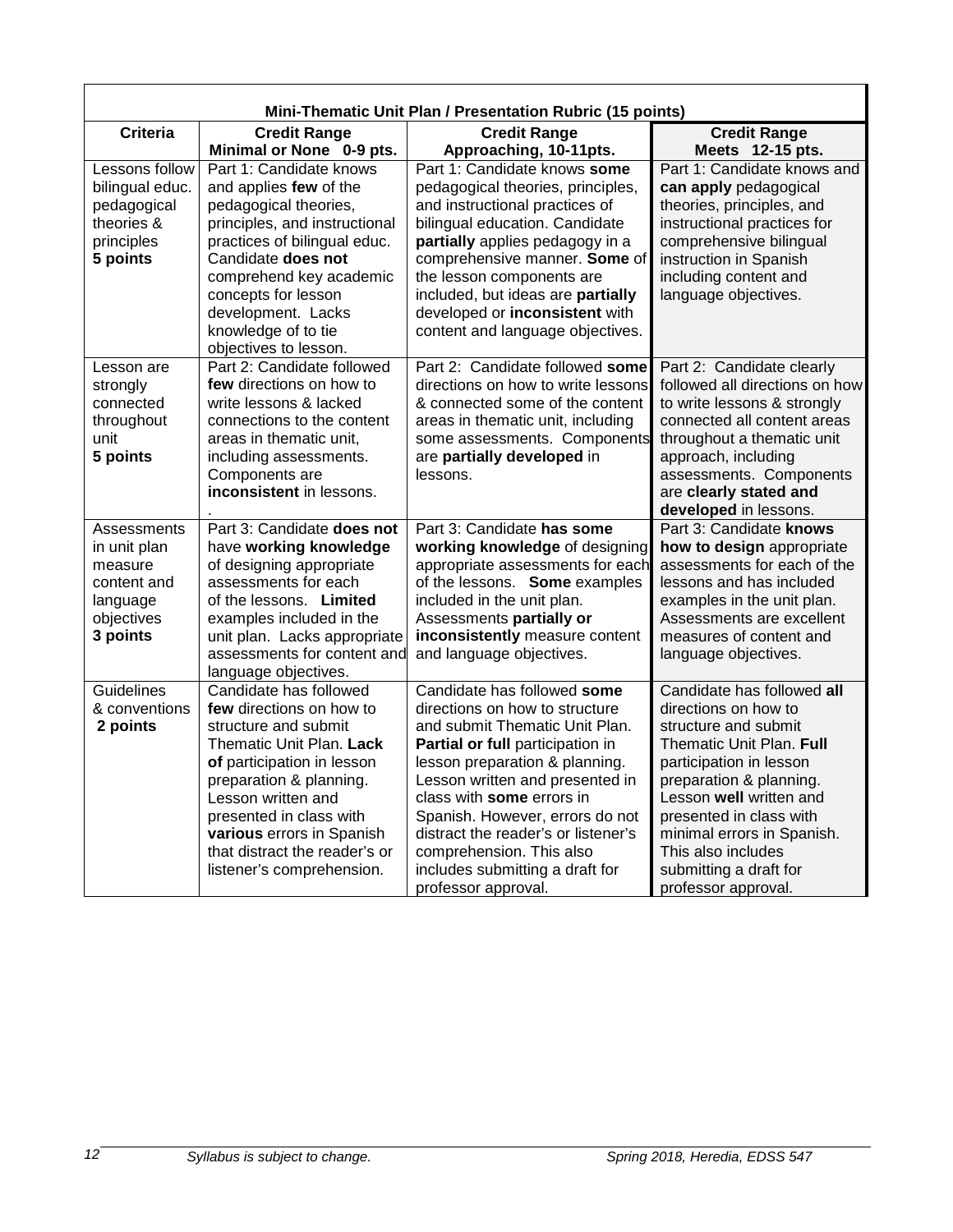# **This scale will be used to score your oral proficiency in Spanish in class and assignments.**

# **Summary Table: ILR & ACTFL Scales of Language Proficiency**

| Language<br><b>Skills</b> | <b>Interagency Language Roundtable</b><br>(ILR) Foreign Service Institute (FSI)                                                                                                                                                                                                                                                                                                                                                                                                                                                                                                                                                                  | American Council for the Teaching of<br>Foreign Language (ACTFL)                                                                                                                                                                                                                                                                                                                                                                                                                                                                                                                                                                                                                                                                                                                                                        |
|---------------------------|--------------------------------------------------------------------------------------------------------------------------------------------------------------------------------------------------------------------------------------------------------------------------------------------------------------------------------------------------------------------------------------------------------------------------------------------------------------------------------------------------------------------------------------------------------------------------------------------------------------------------------------------------|-------------------------------------------------------------------------------------------------------------------------------------------------------------------------------------------------------------------------------------------------------------------------------------------------------------------------------------------------------------------------------------------------------------------------------------------------------------------------------------------------------------------------------------------------------------------------------------------------------------------------------------------------------------------------------------------------------------------------------------------------------------------------------------------------------------------------|
|                           | Scale                                                                                                                                                                                                                                                                                                                                                                                                                                                                                                                                                                                                                                            | <b>Advanced Low</b>                                                                                                                                                                                                                                                                                                                                                                                                                                                                                                                                                                                                                                                                                                                                                                                                     |
| Listening                 | Intermediate High (3.5)                                                                                                                                                                                                                                                                                                                                                                                                                                                                                                                                                                                                                          |                                                                                                                                                                                                                                                                                                                                                                                                                                                                                                                                                                                                                                                                                                                                                                                                                         |
|                           | Sufficient comprehension to understand.<br>Comprehends most of the content and intent of a<br>variety of forms and styles of speech pertinent to<br>professional needs, as well as general topics and<br>social conversation. Ability to comprehend many<br>sociolinguistic and cultural references. Can follow<br>some unpredictable turns of thought readily in, for<br>example, informal and formal speeches covering<br>editorial, conjectural, and literary material in<br>subject-matter areas directed to the general<br>listener.                                                                                                        | Able to sustain understanding over longer<br>stretches of connected discourse on a number of<br>topics pertaining to different times and<br>places; however, understanding is inconsistent<br>due to failure to grasp main ideas and/or details,<br>while topics do not differ significantly from those<br>of an Advanced level listener, comprehension is<br>less in quantity and poorer in quality.                                                                                                                                                                                                                                                                                                                                                                                                                   |
| <b>Speaking</b>           | Able to speak the language with sufficient                                                                                                                                                                                                                                                                                                                                                                                                                                                                                                                                                                                                       | Able to handle successfully most uncomplicated                                                                                                                                                                                                                                                                                                                                                                                                                                                                                                                                                                                                                                                                                                                                                                          |
|                           | structural accuracy and vocabulary to participate<br>effectively in most formal and informal<br>conversations on practical, social, and professional<br>topics. Can discuss particular interests and special<br>fields of competence with reasonable ease. Has a<br>general vocabulary that is broad enough that he or<br>she rarely has to grope for a word. Has an accent<br>that may be obviously foreign; has a good control<br>of grammar; and whose errors virtually never<br>interfere with understanding and rarely disturb the<br>native speaker. Occasional patterned errors occur<br>in low- frequency and highly complex structures. | communicative tasks and social situations. Can<br>initiate, sustain, and close a general<br>conversation with a number of strategies<br>appropriate to a range of circumstances and<br>topics, but errors are evident. Limited vocabulary<br>still necessitates hesitation and may bring about<br>slightly unexpected circumlocution. There is<br>emerging evidence of connected discourse,<br>particularly for simple narration and/or<br>description. The Intermediate-High speaker can<br>generally be understood even by interlocutors<br>not accustomed to dealing with speakers at this<br>level, but repetition may still be required.                                                                                                                                                                           |
| Reading                   | Proficiency includes comprehension of a variety of<br>styles and forms pertinent to professional needs.<br>Readers are able to comprehend many<br>sociolinguistic and cultural references, but may<br>miss some nuances and subtleties. They typically<br>able to read with facility understand and appreciate<br>contemporary expository, technical, or literary texts<br>that do not rely heavily on slang and unusual<br>idioms.                                                                                                                                                                                                              | Able to read consistently with full understanding<br>simple connected texts dealing with basic<br>personal and social needs about which the<br>reader has personal interest and/or knowledge.<br>Can get some main ideas and information from<br>texts at the next higher level featuring<br>description and narration. Structural complexity<br>may interfere with comprehension;<br>for example, basic grammatical relations may be<br>misinterpreted and temporal references may rely<br>primarily on lexical items. Has some difficulty<br>with the cohesive factors in discourse, such as<br>matching pronouns with referents. While texts do<br>not differ significantly from those at the<br>Advanced level, comprehension is less<br>consistent. May have to read material several<br>times for understanding   |
| <b>Writing</b>            | Able to write the language prose styles pertinent to<br>professional/educational needs. Not always able to<br>tailor language to suit audience. Able to write using<br>simple low-frequency complex structures,<br>vocabulary, and express subtleties and nuances.<br>Able to write on some topics pertinent. The writer<br>employs simple organizational patterns. Able to<br>write on all topics normally pertinent to<br>professional / educational needs and on social<br>issues of a general nature. Writing adequate to<br>express his/her experiences.                                                                                    | Able to meet most practical writing needs and<br>limited social demands. Can take notes in some<br>detail on familiar topics and respond in writing to<br>personal questions. Can write simple letters,<br>brief synopses and paraphrases, summaries of<br>biographical data, work and school experience.<br>In those languages relying primarily on content<br>words and time expressions to express time,<br>tense, or aspect, some precision is displayed;<br>where tense and/or aspect is expressed through<br>verbal inflection, forms are produced rather<br>consistently, but not always accurately. An ability<br>to describe and narrate in paragraphs is<br>emerging. Rarely uses basic cohesive elements<br>such as pronominal substitutions or synonyms in<br>written discourse. Writing, though faulty, is |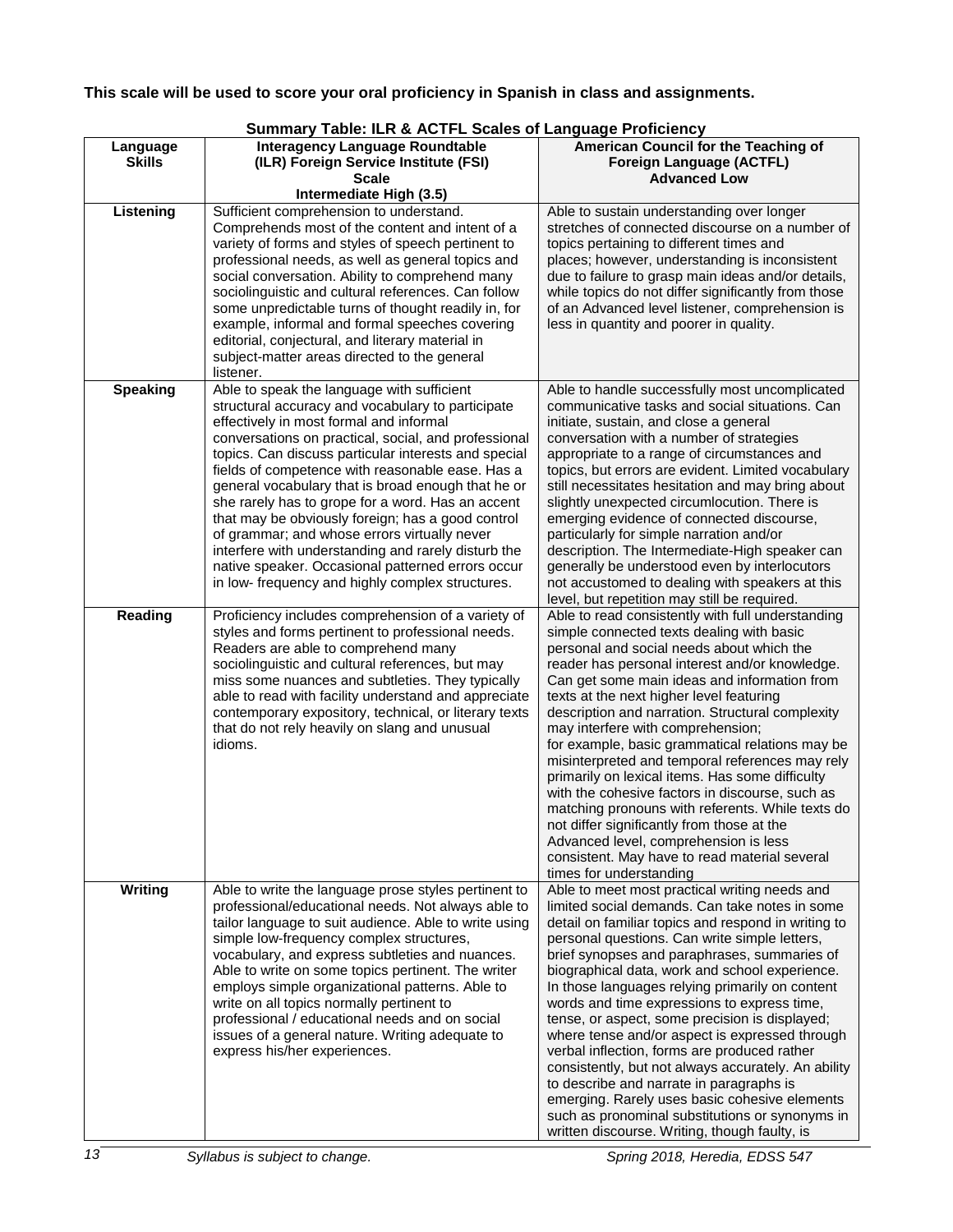<span id="page-13-0"></span>generally comprehensible to natives used to the writing of non-natives.

# **TENTATIVE COURSE SCHEDULE – SPRING 2018 (Revised 2-13-18)**

| <b>Tentative Course Schedule</b><br>EDSS 547 (01) - Secondary World Languages Education   |                                                                                                                                                                                                                                                                                                                                                                                                                                                                                                                                                                                                                                                                                                                                                                                                                                                                              |                                                                                                                                                                                                                                                                                                                                                                                                                                                                                                                                                                                                                                                                              |  |  |
|-------------------------------------------------------------------------------------------|------------------------------------------------------------------------------------------------------------------------------------------------------------------------------------------------------------------------------------------------------------------------------------------------------------------------------------------------------------------------------------------------------------------------------------------------------------------------------------------------------------------------------------------------------------------------------------------------------------------------------------------------------------------------------------------------------------------------------------------------------------------------------------------------------------------------------------------------------------------------------|------------------------------------------------------------------------------------------------------------------------------------------------------------------------------------------------------------------------------------------------------------------------------------------------------------------------------------------------------------------------------------------------------------------------------------------------------------------------------------------------------------------------------------------------------------------------------------------------------------------------------------------------------------------------------|--|--|
|                                                                                           | updated 1/24/18                                                                                                                                                                                                                                                                                                                                                                                                                                                                                                                                                                                                                                                                                                                                                                                                                                                              |                                                                                                                                                                                                                                                                                                                                                                                                                                                                                                                                                                                                                                                                              |  |  |
| <b>Sesiones</b><br>& fechas                                                               | <b>Objetivos y temas</b>                                                                                                                                                                                                                                                                                                                                                                                                                                                                                                                                                                                                                                                                                                                                                                                                                                                     | Lecturas y asignaturas para cada semana                                                                                                                                                                                                                                                                                                                                                                                                                                                                                                                                                                                                                                      |  |  |
| Sesión 1<br>25 de enero                                                                   | <b>Learning Outcomes - SWBAT demonstrate that they</b><br>have the requisite knowledge necessary to plan and<br>deliver challenging lessons, to assess their students<br>using a variety of assessment tools aligned with<br>current methodology in second-language acquisition<br>through class discussions, lesson plans, and<br>assignments.<br>Descripción general del curso y otros requisitos<br>$\bullet$<br>Introducciones<br>$\bullet$<br>Introducción a la enseñanza de una segunda<br>$\bullet$<br>lengua<br>Learning World Languages & Cultures<br>$\circ$<br>in CA (Standford, 2009)<br>Foreign Language Education in the USA<br>$\circ$<br>(Panetta - Standford Univ)<br>Introducir las reflexiones & bibliografía<br>$\bullet$<br>comentada<br>Introducir la lección de lenguaje y cultura<br>$\bullet$<br>Trabajar en la bibliografía comentada<br>$\bullet$ | Traer una copia del programa de estudios (syllabus)<br>Hallar un Curso Cougar y leer:<br>Foreign Language Education (Panetta)<br>https://web.stanford.edu/dept/lc/language/about/conferenc<br>epapers/panettapaper.pdf<br>Learning World Languages & Cultures in CA (Standford,<br>2009)<br>http://www.bilingualeducation.org/pdfs/2013Stanford_CFL<br>P_Handbook_1117091.pdf                                                                                                                                                                                                                                                                                                |  |  |
| Sesión 2<br>1 de febrero<br><b>ONLINE</b>                                                 | Learning Outcomes - SWBAT demonstrate that they<br>have the requisite knowledge necessary to plan and<br>deliver challenging lessons, to assess their students<br>using a variety of assessment tools aligned with<br>current methodology in second-language acquisition<br>through class discussions, lesson plans, and<br>assignments.<br>Discutir lectura asignada ONLINE por CC -<br><b>Estándares</b><br>CA World Language Standards, 2009)<br>$\circ$<br><b>ACTFL World-Readiness Standards for</b><br>$\circ$<br>Language Learning, 2015)<br>Estándares en español para California<br>$\circ$<br>WIDA - Spanish Language<br>$\circ$<br>Development (SLD) Standards (2013)<br>Discutir como usaremos los estándares en<br>$\bullet$<br>nuestras lecciones<br>Trabajar en la lección de lenguaje y cultura<br>$\bullet$                                                 | Hallar en Curso Cougar y leer:<br>CA World Language Standards (2009)<br>http://www.cde.ca.gov/be/st/ss/documents/worldlanguage<br>2009.pdf<br>World-Readiness Standards for Language Learning, 2015)<br>https://www.actfl.org/sites/default/files/pdfs/World-<br>ReadinessStandardsforLearningLanguages.pdf<br>Please note that the 2003 CA Foreign Language<br>Framework is NO longer current. Therefore, we will<br>only refer to the standards.<br><b>Discusión ONLINE:</b><br>La clase discutirá acerca de lo que aprendieron de las<br>estandares. Iniciarán una conversació de un parafo<br>minimo. Después contestarán a dos de sus companneros<br>durante la semana. |  |  |
| Sesión 3<br>7 de febrero<br>Reunirnos con<br>EDUC 654 el<br>miércoles en<br>vez de jueves | Learning Outcomes - SWBAT demonstrate that they<br>have the requisite knowledge necessary to plan and<br>deliver challenging lessons, to assess their students<br>using a variety of assessment tools aligned with<br>current methodology in second-language acquisition<br>through class discussions, lesson plans, and<br>assignments.<br>Unidad temática<br>Discutir lectura asignada - Fundaciones<br>$\bullet$<br>Linguisticas                                                                                                                                                                                                                                                                                                                                                                                                                                          | Hallar en Curso Cougar y leer: Responsables a leer las<br>lecturas de la clase EDUC 654<br>Linguistic Foundations of Bi-literacy (Kerper Mora, 2016) &<br>Appendix A<br>Common Core Español - bajar el informe de<br>http://commoncore-<br>espanol.com/sites/default/files/Grados%20K-<br>5%20Espa%C3%B1ol%20Nacional.pdf                                                                                                                                                                                                                                                                                                                                                    |  |  |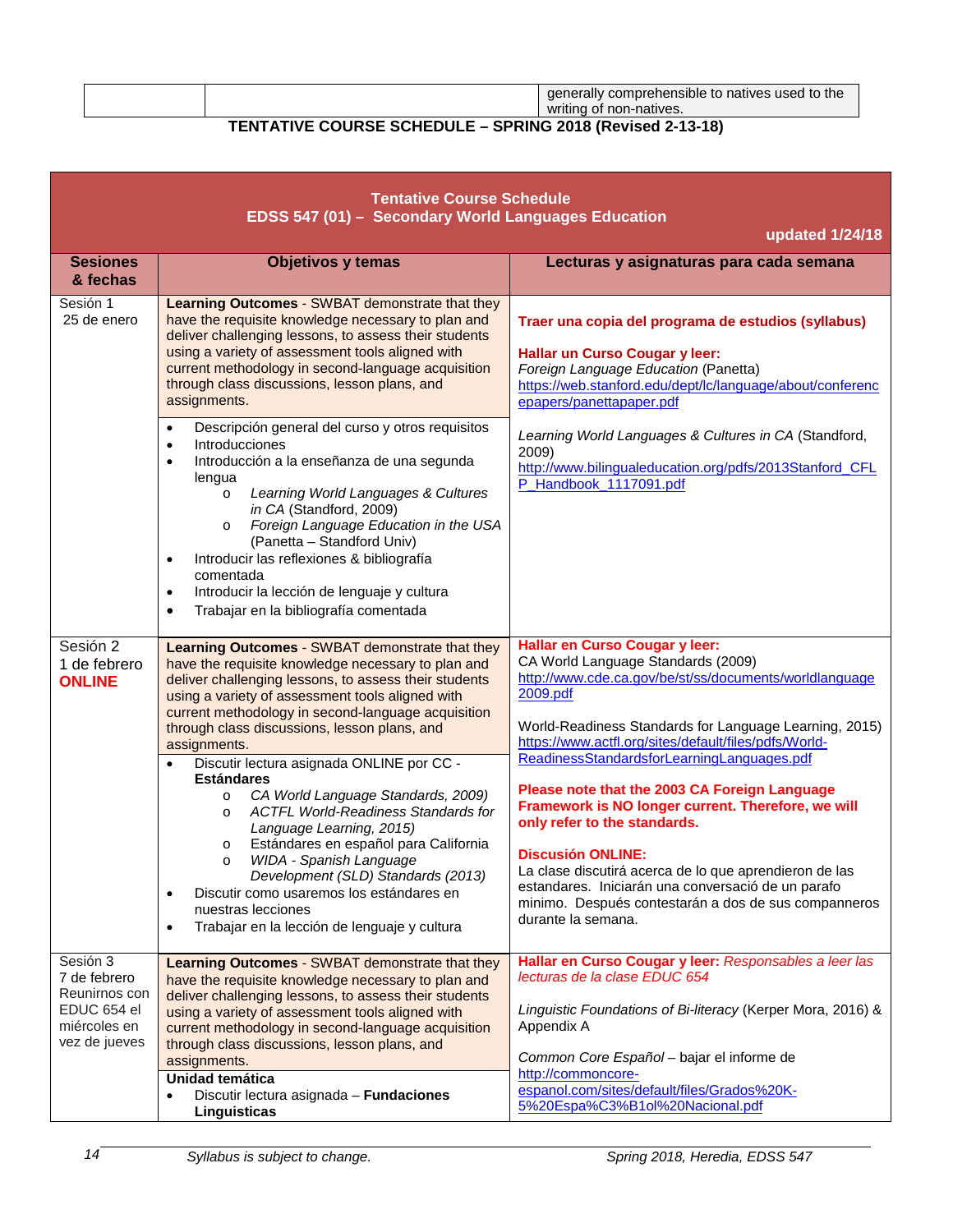| Sesión 4<br>14 de febrero<br>Reunirnos con<br>EDUC 654 el<br>miércoles en<br>vez de jueves | Fonología, morfología, sintaxis en español y la<br>$\bullet$<br>metalingüística<br>Estándares en español para California<br>$\bullet$<br>Introducir la unidad temática - demostración y<br>$\bullet$<br>actividad<br>Asesoramientos para la unidad temática<br>$\bullet$<br>Visitar el Centro Barahona - Biblioteca<br><b>Learning Outcomes - SWBAT demonstrate the</b><br>ability to teach in a proficiency-oriented program with<br>a commitment to teaching and learning using the four<br>language skills of listening, speaking, reading, and<br>writing in the target language from level 1 to<br>advanced proficiency through lesson plans. | Hallar en Curso Cougar y leer:<br>Es su responsabilidad de leer las lecturas de la clase<br><b>EDUC 654</b><br>Approaches to Spanish Language and Literacy Instruction<br>(Kerper Mora, 2016)                                                    |
|--------------------------------------------------------------------------------------------|----------------------------------------------------------------------------------------------------------------------------------------------------------------------------------------------------------------------------------------------------------------------------------------------------------------------------------------------------------------------------------------------------------------------------------------------------------------------------------------------------------------------------------------------------------------------------------------------------------------------------------------------------|--------------------------------------------------------------------------------------------------------------------------------------------------------------------------------------------------------------------------------------------------|
|                                                                                            | La educación especial en el contexto bilingüe<br>Invitada - Xochitl Archey, conferenciante<br>CSUSM/SDSU<br>Discusión y actividades sobre los métodos de<br>$\bullet$<br>enseñanza para el español<br>Trabajar en la unidad temática con profesora y<br>$\bullet$<br>compañeros<br>Feliz Día de los Enamorados                                                                                                                                                                                                                                                                                                                                     | Esta semana entregar a Cougar Course: La reflexión #1<br>(2/18/18 entregar por CC o Correo electrónico) - acerca<br>de los estándares<br>de lecturas (Kerper Mora, 2016) a CC.                                                                   |
| Sesión 5<br>22 de febrero<br><b>ONLINE</b>                                                 | <b>Learning Outcomes - SWBAT demonstrate</b><br>knowledge of the nature of language, and of basic<br>linguistics as well as a thorough understanding of the<br>structural rules and practical use of the target through<br>readings and lesson plans.                                                                                                                                                                                                                                                                                                                                                                                              | Hallar en Curso Cougar y leer:<br>Teaching Spanish: Fundamental Role of Input (VanPatten<br>& Leeser, 2007)                                                                                                                                      |
|                                                                                            | Seguir trabajando en la unidad temática<br>$\bullet$<br>Discutir lectura asignada ONLINE por CC acerca<br>$\bullet$<br>del artículo de Van Patten & Leeser.                                                                                                                                                                                                                                                                                                                                                                                                                                                                                        | Discusión ONLINE(2/28/18)<br>La clase discutirá acerca de Van Patten & Leeser                                                                                                                                                                    |
| Sesión 6<br>1 de marzo                                                                     | Learning Outcomes - SWBAT demonstrate the<br>ability to teach in a proficiency-oriented program with<br>a commitment to teaching and learning using the four<br>language skills of listening, speaking, reading, and<br>writing in the target language from level 1 to<br>advanced proficiency through lesson plans.                                                                                                                                                                                                                                                                                                                               | Hallar en Curso Cougar y leer:<br>WIDA - Spanish Language Development (SLD) Standards<br>(2013)<br>https://www.wida.us/standards/sld.aspx<br>Please note that the 2003 CA Foreign Language<br>Framework is NO longer current. Therefore, we will |
|                                                                                            | Discutir lectura asignada - Estándares<br>comparación por niveles de competencia<br>Estándares en español para California<br>(2013)<br>WIDA - Spanish Language<br>$\circ$<br>Development (SLD) Standards (2013)<br>Repasar lectura asignada en la discusíon<br><b>ONLINE- input Lingüístico &amp; Variedades</b><br>lingüísticas<br>Explicar bibliografía/recursos para la enseñanza<br>$\bullet$<br>de un segunda lengua.                                                                                                                                                                                                                         | only refer to the standards.<br>Teaching Spanish: Linguistic Variation in the Classroom<br>(Gutiérrez & Fairclough, 2007)                                                                                                                        |
| Sesión 7<br>8 de marzo<br>TRABAJ.<br><b>INDEP.</b>                                         | Learning Outcomes - SWBAT demonstrate an in-<br>depth knowledge and understanding of the cultures<br>and societies in which the target language is spoken,<br>with validation and appreciation of the language and<br>cultures of heritage and native speakers through unit<br>plan.                                                                                                                                                                                                                                                                                                                                                               | Esta semana entregar a Cougar Course:<br>La reflexión #2 de lecturas VanPatten & Leeser, 2007;<br>Gutiérrez & Fairclough, 2007                                                                                                                   |
|                                                                                            | Trabajo Independiente: Trabajar en<br>bibliografía/recursos para la enseñanza de un<br>segunda lengua.<br>Trabajar en sus asesoramientos para la unidad<br>$\bullet$<br>temática                                                                                                                                                                                                                                                                                                                                                                                                                                                                   |                                                                                                                                                                                                                                                  |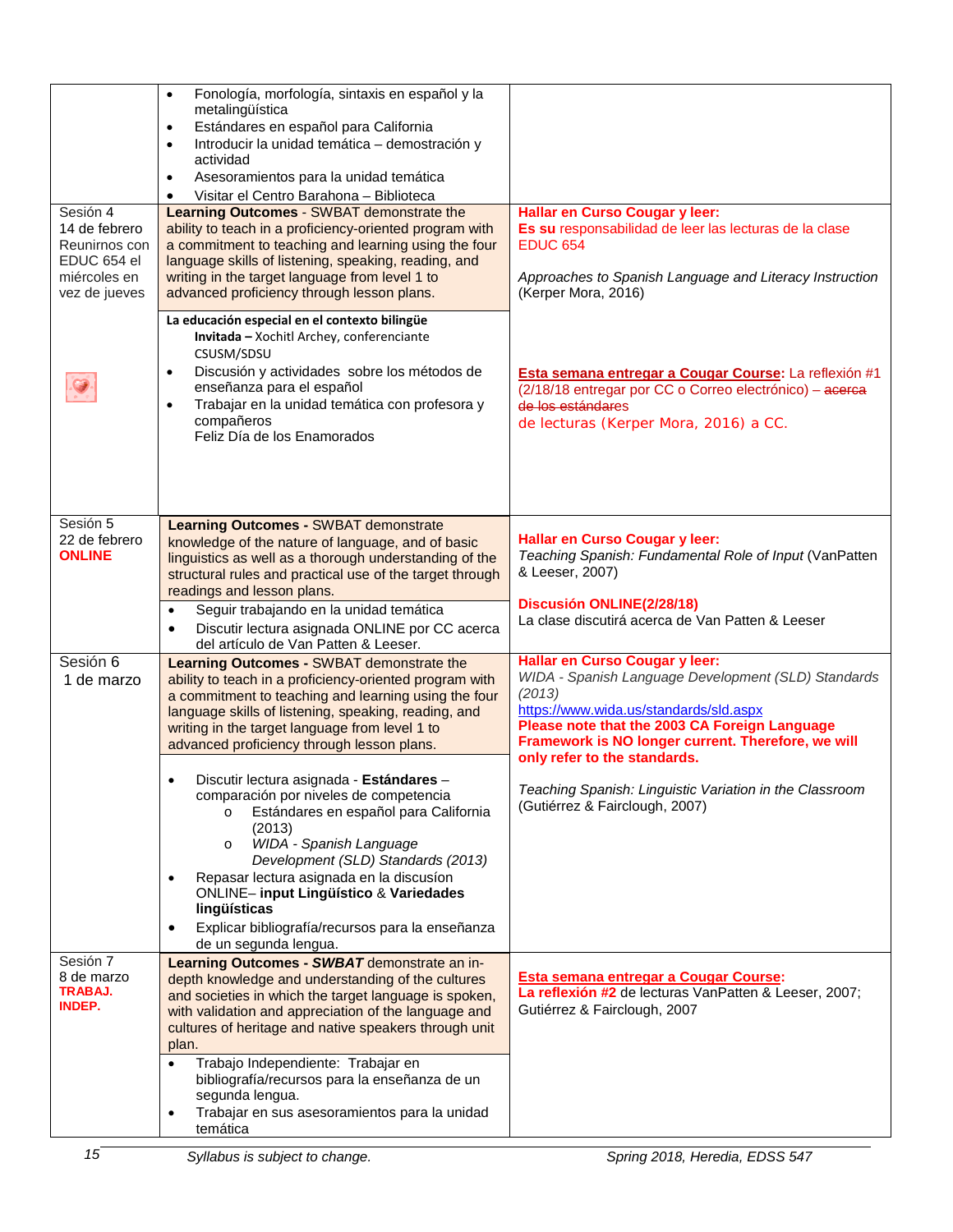|                                                                                          | Trabajar en su reflexíon #2 debido el domingo<br>$\bullet$                                                                                                                                                                                                                                                                                                                                                                                                                                                                  |                                                                                                                                                                                                                                                                                                                                                                                 |  |
|------------------------------------------------------------------------------------------|-----------------------------------------------------------------------------------------------------------------------------------------------------------------------------------------------------------------------------------------------------------------------------------------------------------------------------------------------------------------------------------------------------------------------------------------------------------------------------------------------------------------------------|---------------------------------------------------------------------------------------------------------------------------------------------------------------------------------------------------------------------------------------------------------------------------------------------------------------------------------------------------------------------------------|--|
| Sesión 8<br>14 de marzo<br>Reunirnos con<br>EDUC 654 el<br>miércoles en<br>vez de jueves | Learning Outcomes - SWBAT demonstrate an in-<br>depth knowledge and understanding of the cultures<br>and societies in which the target language is spoken,<br>with validation and appreciation of the language and<br>cultures of heritage and native speakers through unit<br>plan.<br>Presentacíon de Maestra Invitada: Silvia<br>$\bullet$<br><b>Alcantera</b><br>Discutir lectura asignada - Enseñanza<br><b>Culturalmente Responsable</b><br>Trabajar en tu unidad temática (4 dominios<br>$\bullet$<br>lingüísticos). | Hallar en Curso Cougar y leer:<br>Es su responsabilidad de leer las lecturas de la clase<br><b>EDUC 654</b><br>Culturally Relevant Pedagogy (Brown-Jeffy & Cooper,<br>2011)<br>Preparing for Culturally Responsive Teaching (Gay, 2002)<br>http://mrc.spps.org/uploads/preparing for crt-<br>geneva_gay-2.pdf<br>Ch. 8 Managing Diverse Literacies (Gregory & Burkman,<br>2012) |  |
|                                                                                          | Compartirás tu trabajo cuando regresemos.                                                                                                                                                                                                                                                                                                                                                                                                                                                                                   |                                                                                                                                                                                                                                                                                                                                                                                 |  |
|                                                                                          | Spring Break 19-23 de marzo                                                                                                                                                                                                                                                                                                                                                                                                                                                                                                 |                                                                                                                                                                                                                                                                                                                                                                                 |  |
| Sesión 9<br>29 de marzo                                                                  | Learning Outcomes - SWBAT demonstrate an in-<br>depth knowledge and understanding of the cultures and<br>societies in which the target language is spoken, with<br>validation and appreciation of the language and<br>cultures of heritage and native speakers through unit<br>plan.<br>Discutir lecturas asignadas - Exámenes en<br>$\bullet$<br>español<br>Discutir lectura asignada - Identidad de los<br>$\bullet$<br>estudiantes del patrimonio                                                                        | Hallar en Curso Cougar y leer:<br>Teaching Spanish: Testing Spanish (Slaberry & Cohen,<br>2007)<br>Heritage Language: Identity and Heritage Learners<br>(Potowski, 2012)<br>Presentaciones de sus bibliografía/recursos para la<br>enseñanza de una segunda lengua<br>Esta semana entregar a CC: sus bibliografías/                                                             |  |
|                                                                                          | Trabajar en tu unidad temática en parejas,<br>$\bullet$<br>compartinedo su trabajo<br>Habrá conferencias con la profesora dando<br>$\bullet$<br>realimentación                                                                                                                                                                                                                                                                                                                                                              | recursos para la enseñanza de una segunda lengua.<br>Esta semana entregar el borrador a CC: Examinar el<br>borrador de tu unidad temática (instrucción y<br>asesoramientos). Hacer los cambios necesarios. La<br>profesora te dará retroalimentación y puntuación.                                                                                                              |  |
| Sesión 10<br>5 de abril<br><b>ONLINE</b>                                                 | <b>Learning Outcomes - SWBAT emphasize critical</b><br>thinking and evidence of student learning to inform their<br>best practices in teaching. Candidates also<br>demonstrate that they can effectively use technology to<br>support and enhance their instruction through class<br>discussions, presentations, and assignments<br>Discutir lectura asignada - debate sobre<br>$\bullet$<br>"translanguaging" - "translenguaje",<br>"presencia translingüística," o "concepto de<br>translenguar"                          | Hallar en Curso Cougar y leer:<br>Translanguaging in the Bilingual Classroom (Creese &<br>Blackledge, 2010)<br>Discusión ONLINE: (4/11/18)<br>Discutir lectura asignada - debate sobre "translanguaging"<br>- "translenguaje", "presencia translingüística," o "concepto<br>de translenguar"                                                                                    |  |
|                                                                                          | Trabajar en tu unidad temática (4 dominios<br>$\bullet$<br>lingüísticos). retroalimentación<br>Trabajar y preparar para las presentaciones y la<br>$\bullet$<br>unidia temática                                                                                                                                                                                                                                                                                                                                             |                                                                                                                                                                                                                                                                                                                                                                                 |  |
| Sesión 11<br>12 de abril                                                                 | <b>Learning Outcomes - SWBAT emphasize critical</b><br>thinking and evidence of student learning to inform their<br>best practices in teaching. Candidates also<br>demonstrate that they can effectively use technology to<br>support and enhance their instruction through class<br>discussions, presentations, and assignments<br>Presentaciones lenguaje y cultura con música<br>$\bullet$<br>Seguir preparando para las presentaciones<br>$\bullet$<br>adelante y la unidad temática                                    | Presentaciones de sus lecciones de lenguaje y cultura<br>con música<br><b>Esta semana entregar a Cougar Course:</b><br>La reflexión #3 - Potowski, 2012; Slaberry &<br>٠<br>Cohen<br>lección de lenguaje y cultura con música                                                                                                                                                   |  |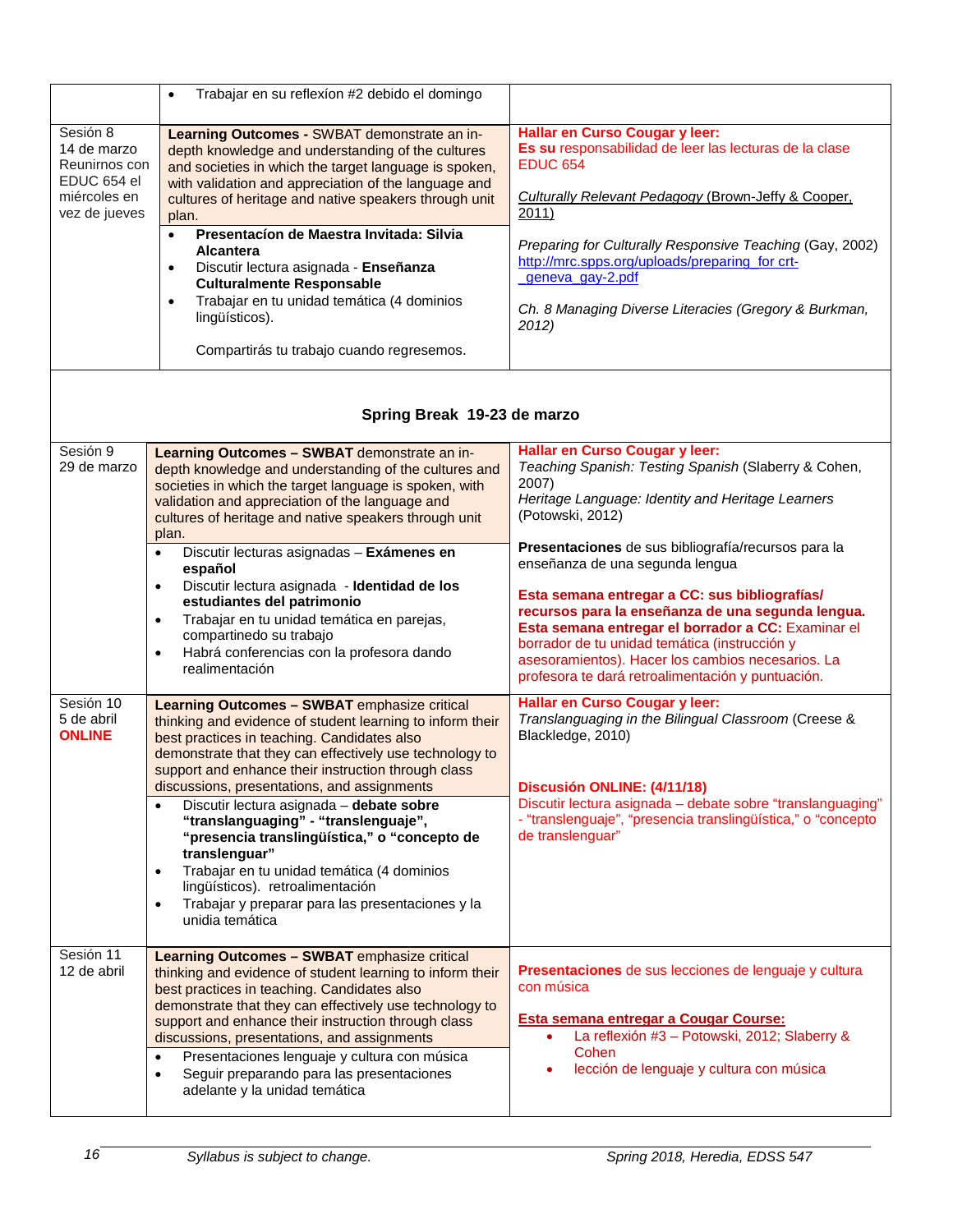| Sesión 12<br>19 de abril                                                                                               | <b>Learning Outcomes - Understand the interrelatedness</b><br>among the four domains of language (listening,<br>speaking, reading, writing) & to know language forms &<br>functions.<br>Presentaciones de las herramientas para evaluar<br>$\bullet$<br>una segunda lengua.<br>Discutir lectura asignada - Code Switching /<br>$\bullet$<br>cambio de código                                                                                                                                                                                                                                                  | Hallar en Curso Cougar y leer:<br>Heritage Language: Code Switching - Theoretical &<br>Pedagogical Considerations (Carvalho, 2012)<br>Esta semana entregar: Ensayos de las herramientas<br>para evaluar una segunda lengua.                                                                                                                                                       |
|------------------------------------------------------------------------------------------------------------------------|---------------------------------------------------------------------------------------------------------------------------------------------------------------------------------------------------------------------------------------------------------------------------------------------------------------------------------------------------------------------------------------------------------------------------------------------------------------------------------------------------------------------------------------------------------------------------------------------------------------|-----------------------------------------------------------------------------------------------------------------------------------------------------------------------------------------------------------------------------------------------------------------------------------------------------------------------------------------------------------------------------------|
| Sesión 13<br>25 de abril<br><b>Reunirnos</b><br>con EDUC<br>654 el<br>miércoles<br>en vez de<br>jueves                 | Learning Outcomes - SWBAT demonstrate an in-<br>depth knowledge and understanding of the cultures and<br>societies in which the target language is spoken, with<br>validation and appreciation of the language and<br>cultures of heritage and native speakers through unit<br>plan.<br>Fundamentos sobre la doble inmersión / Principles<br>of DLE /Tecnología<br>Invitada - Lorena Guerrero-López, TOSA<br><b>VCPUSD</b><br>Uso de la tecnología conla enseñanza del español<br>$\bullet$                                                                                                                   | Hallar en Curso Cougar y leer:<br>Es su responsabilidad de leer las lecturas de la clase<br><b>EDUC 654</b><br>Critical Examination for DL Educators (Alfaro &<br>Hernández, 2016)<br>Free - Principles of Dual Language<br>http://www.cal.org/resource-<br>center/publications/quiding-principles-3<br>Esta semana entregar: La unidad temática final a<br><b>Cougar Course.</b> |
| Sesión 14<br>3 de mayo                                                                                                 | Learning Outcomes - critical thinking and evidence of<br>student learning to inform their best practices in<br>teaching. Candidates also demonstrate that they can<br>effectively use technology to support and enhance their<br>instruction.<br>Retroalimentación - Compartir los<br>$\bullet$<br>borradores de las unidades temáticas en<br>grupos.<br>Evaluar el curso - EDSS 547                                                                                                                                                                                                                          | <b>Presentaciones:</b> de sus Unidades Temáticas<br>Entregar a Cougar Course: Evaluaciones del curso<br><b>EDSS 547</b>                                                                                                                                                                                                                                                           |
| Sesión15<br>9 de mayo<br>Reunirnos<br>con EDUC<br>654 el<br>miércoles<br>en vez de<br>jueves<br>o ONLINE<br>10 de mayo | Learning Outcomes - SWBAT demonstrate an in-<br>depth knowledge and understanding of the cultures and<br>societies in which the target language is spoken, with<br>validation and appreciation of the language and<br>cultures of heritage and native speakers through unit<br>plan.<br>Trabajo Independiente: Finalizar tu unidad<br>$\bullet$<br>temática y la herramienta de evaluación.<br><b>Discusión ONLINE:</b><br>1) Discutir de lo que hemos aprendido en el curso y las<br>conexiones con tu práctica en las escuelas públicas<br>2)¿Cuáles son tus próximos pasos en tu educación y<br>enseñanza? | <b>Discusión ONLINE:</b><br>Discutir las siguientes preguntas:<br>1) Discutir de lo que hemos aprendido en el curso y las<br>conexiones con tu práctica en las escuelas públicas<br>2)¿Cuáles son tus próximos pasos en tu educación y<br>enseñanza?                                                                                                                              |
| Examen<br>Final                                                                                                        | No habrá un examen final para esta clase.                                                                                                                                                                                                                                                                                                                                                                                                                                                                                                                                                                     | <b>Nada</b>                                                                                                                                                                                                                                                                                                                                                                       |

# **IMPORTANTE:**

Las lecturas son de artículos / capítulos que se encontrarán en nuestro Curso Cougar en el internet. También la profesora tendrá la oportunidad de quitar o añadir actividades para cada sesión cuando sea necesario.

**Name: \_\_\_\_\_\_\_\_\_\_\_\_\_\_\_\_\_\_\_\_\_\_\_\_\_\_\_\_\_\_\_\_\_ Date \_\_\_\_\_\_\_\_\_\_\_\_\_\_\_\_\_**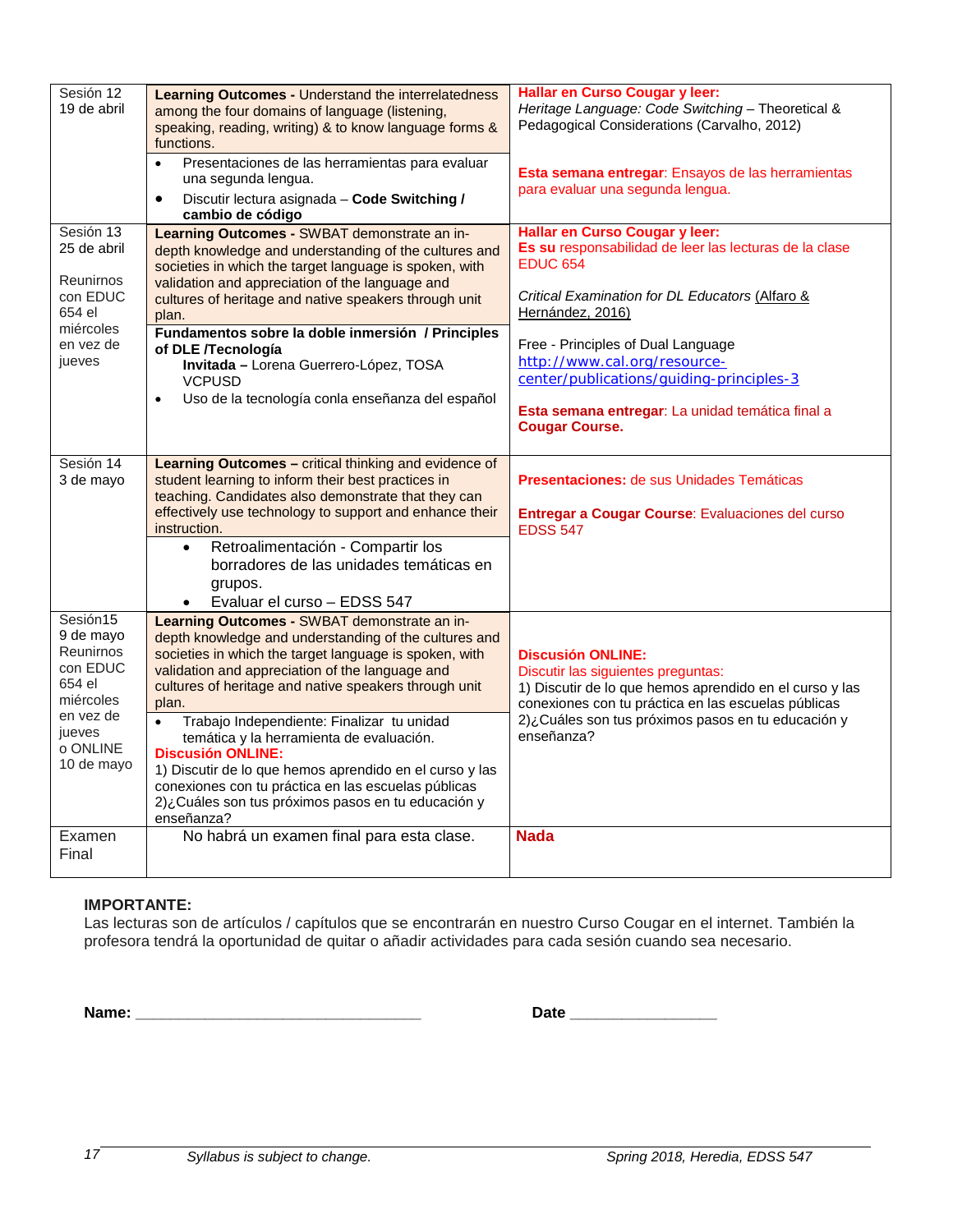**Checklist for assignments EDSS 547 Profa. Heredia** 

| <b>Name</b> | --- |
|-------------|-----|
| -------     | $-$ |

| <b>Assignments</b>                         | <b>Possible</b><br><b>Points</b> | <b>Points Earned</b>   | <b>Upload assignment</b><br>to |
|--------------------------------------------|----------------------------------|------------------------|--------------------------------|
| Attendance, Participation & Personal       | 10 points                        | Professor's discretion | N/A                            |
| <b>Disposition</b>                         |                                  |                        |                                |
| Reading Response 1                         | 5 points                         |                        | <b>Cougar Course</b>           |
| (Standards/Frameworks)                     |                                  |                        |                                |
| Reading Response 2                         | 5 points                         |                        | <b>Cougar Course</b>           |
| (VanPatten & Leeser, 2007; Gutiérrez &     |                                  |                        |                                |
| Faircloug, 2007;)                          |                                  |                        |                                |
| Reading Response 3                         | 5 points                         |                        | <b>Cougar Course</b>           |
| (Potowski, 2012; & Slaberry & Cohen, 2007) |                                  |                        |                                |
| Ensayo y presentación de una herramienta   | 20 points                        |                        | Cougar Course                  |
| de evaluación para la adquisición de un    |                                  |                        |                                |
| segundo idioma                             |                                  |                        |                                |
| Bibliografías comentada - revistas,        | 20 points                        |                        | <b>Cougar Course</b>           |
| artículos, y/o redes de lengua extranjera  |                                  |                        |                                |
| Mini-unidad temática                       | 15 points                        |                        | <b>Cougar Course</b>           |
|                                            |                                  |                        |                                |
| Presentación de lección de lenguaje y      | 20 points                        |                        | <b>Cougar Course</b>           |
| cultura                                    |                                  |                        |                                |
| <b>Total</b>                               | 100 points                       |                        |                                |

My Notes - Apuntes: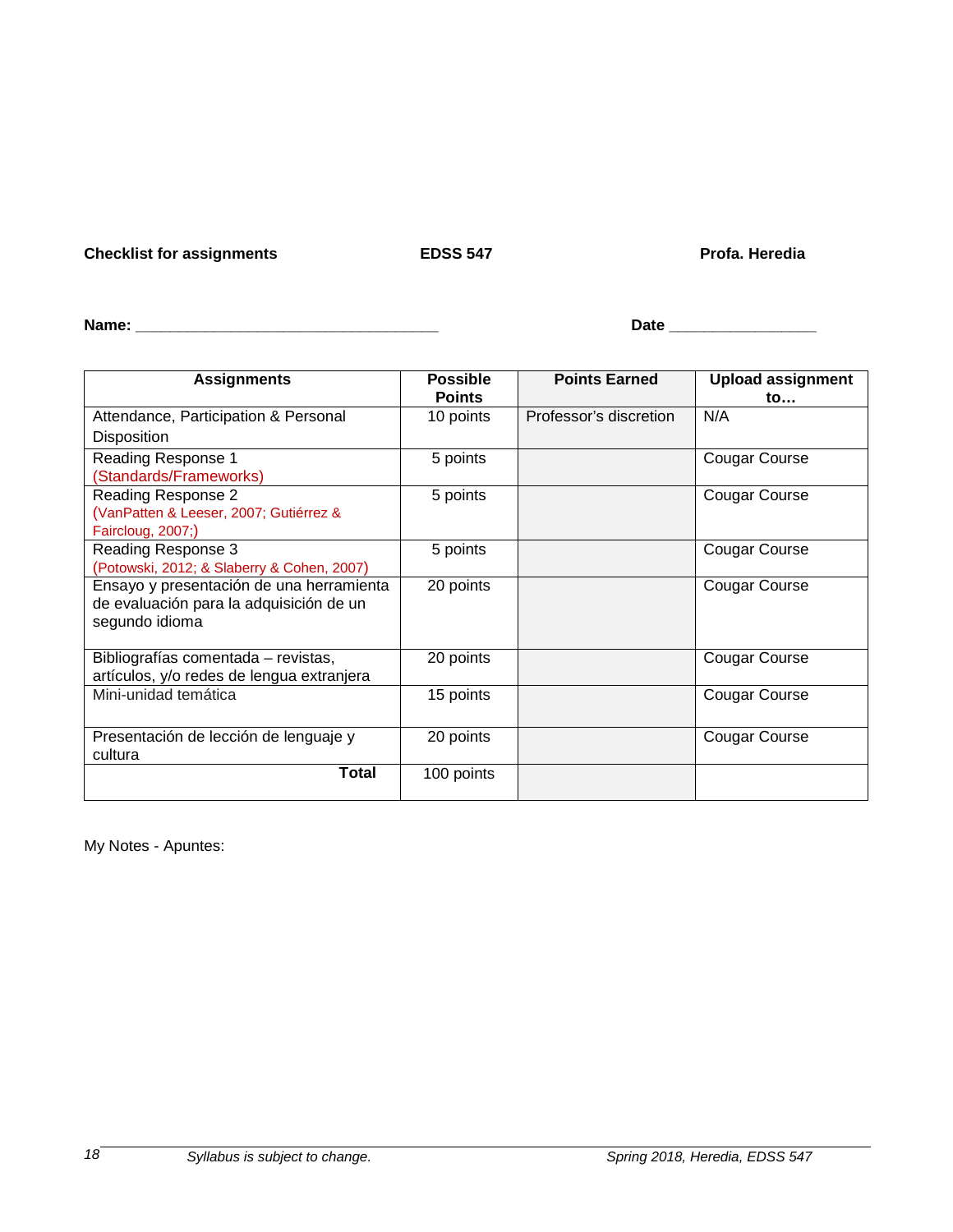# **GENERAL CONSIDERATIONS | CONSIDERACIONES GENERALES**

# **CSUSM Academic Honesty Policy**

Students will be expected to adhere to standards of academic honesty and integrity, as outlined in the Student Academic Honesty Policy. All assignments must be original work, clear and error-free. All ideas/material that are borrowed from other sources must have appropriate references to the original sources. Any quoted material should give credit to the source and be punctuated accordingly.

Academic Honesty and Integrity: Students are responsible for honest completion and representation of their work. Your course catalog details the ethical standards and penalties for infractions. There will be zero tolerance for infractions. If you believe there has been an infraction by someone in the class, please bring it to the instructor's attention. The instructor reserves the right to discipline any student for academic dishonesty, in accordance with the general rules and regulations of the university. Disciplinary action may include the lowering of grades and/or the assignment of a failing grade for an exam, assignment, or the class as a whole.

Incidents of Academic Dishonesty will be reported to the Dean of Students. Sanctions at the University level may include suspension or expulsion from the University.

Refer to the full Academic Honesty Policy at: [http://www.csusm.edu/policies/active/documents/Academic\\_Honesty\\_Policy.html](http://www.csusm.edu/policies/active/documents/Academic_Honesty_Policy.html)

For this class: All written work and oral presentation assignments must be original work. All ideas/materials that are borrowed from other sources must have appropriate references to the original sources. Any quoted material should give credit to the source and be punctuated with quotation marks.

# **Plagiarism**

As an educator, it is expected that each candidate (course participant) will do his/her own work, and contribute equally to group projects and processes. Plagiarism or cheating is unacceptable under any circumstances. If you are in doubt about whether your work is paraphrased or plagiarized see the Plagiarism Prevention for Students website [http://library.csusm.edu/plagiarism/index.html.](http://library.csusm.edu/plagiarism/index.html) If there are questions about academic honesty, please consult the University catalog.

### **Students with Disabilities Requiring Reasonable Accommodations**

Students with disabilities who require reasonable accommodations must seek approval for services by providing appropriate and recent documentation to the Office of Disability Support Services (DSS). This office is in Craven Hall 4300, contact by phone at (760) 750-4905, or TTY (760) 750-4909. Students authorized by DSS to receive reasonable accommodations should meet with their instructor during office hours. Alternatively, in order to ensure confidentiality, in a more private setting.

### **Credit Hour Policy Statement**

Per the University Credit Hour Policy:

Courses with face-to-face instruction (including activity and laboratory modes of instruction) spend a minimum of two hours outside of the classroom each week for each unit of credit engaged in learning. (Note that for courses with a "lecture" mode of instruction over an entire semester, each unit of credit corresponds to an 'hour' of classtime and two hours of student learning outside of class.

### **All University Writing Requirement**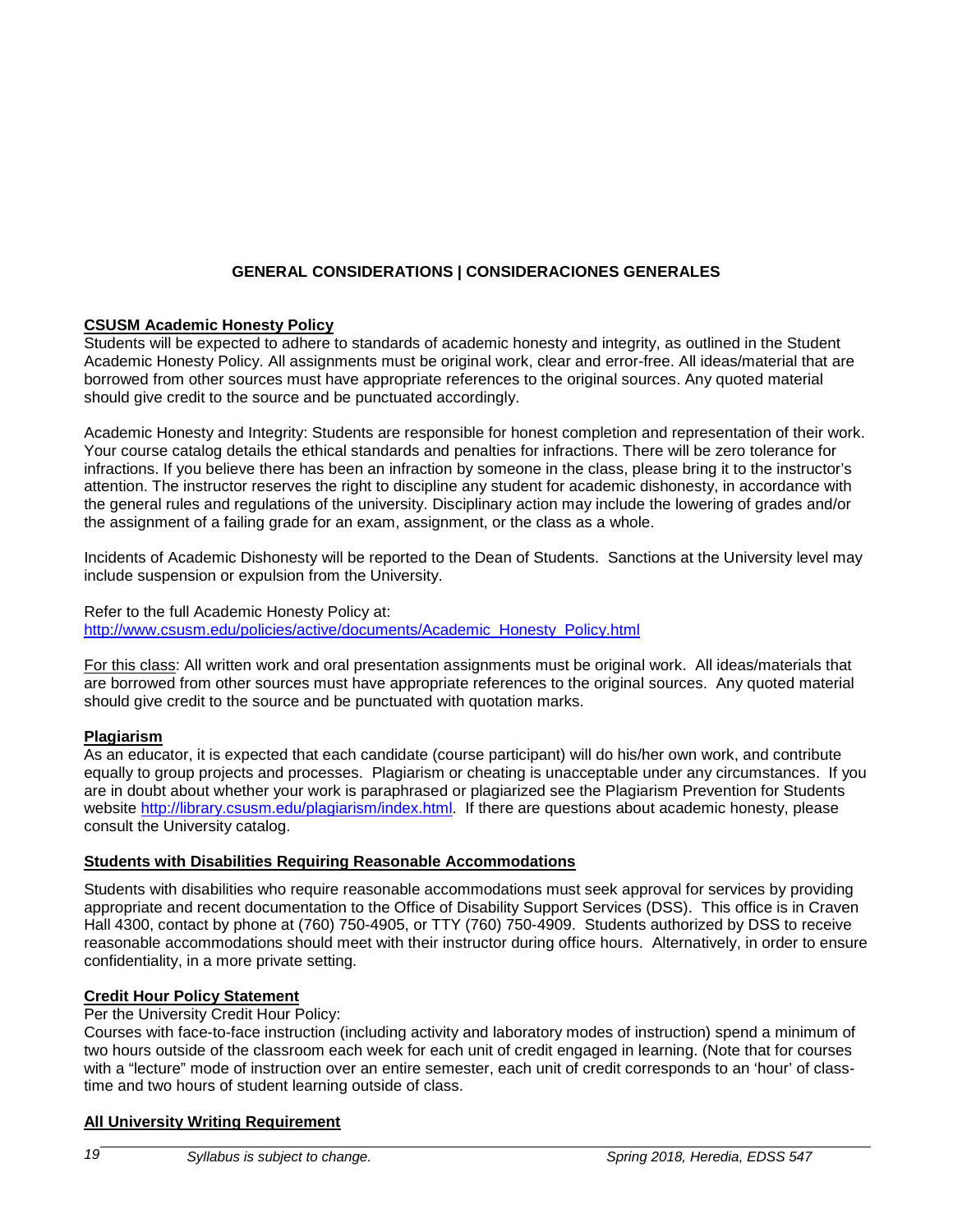Writing requirements for this class will be met as described in the assignments. Every 3-unit course at the university, including this one, must have a writing requirement of at least 2500 words.

# **Course Format**

This course format is offered in a traditional face-to-face instruction following a 16-week cycle.

# **Use of Technology**

Candidates are expected to demonstrate competency in the use of various forms of technology (i.e. word processing, electronic mail, Moodle, use of the Internet, and/or multimedia presentations). Specific requirements for course assignments with regard to technology are at the discretion of the instructor. Keep a digital copy of all assignments for use in your teaching portfolio. All assignments will be submitted online, and some will be submitted in hard copy as well. Details will be given in class.

During week days, I will respond to emails within 24-48 hours of receipt, but possibly later on weekends or holidays / vacations. Students should use e-mail provided by the university and must check their email and Cougar Course at least 2 times a week to check the website of the course - weekly agendas & announcements, submit assignments, check grades, participate in a forum / survey, contact the teacher or students. They must also have a picture of his/her face posted on the Cougar Course student profile.

# **Electronic Communication Protocol**

Electronic correspondence is a part of your professional interactions. If you need to contact the instructor, e-mail is often the easiest way to do so. It is my intention to respond to all received e-mails in a timely manner. Please be reminded that e-mail and on-line discussions are a very specific form of communication, with their own nuances and etiquette. For instance, electronic messages sent in all upper case (or lower case) letters, major typos, or slang, often communicate more than the sender originally intended. With that said, please be mindful of all e-mail and on-line discussion messages you send to your colleagues, to faculty members in the School of Education, or to persons within the greater educational community. All electronic messages should be crafted with professionalism and care.

Things to consider:

- Would I say in person what this electronic message specifically says?
- How could this message be misconstrued?
- Does this message represent my highest self?
- Am I sending this electronic message to avoid a face-to-face conversation?

In addition, if there is ever a concern with an electronic message sent to you, please talk with the author in person in order to correct any confusion.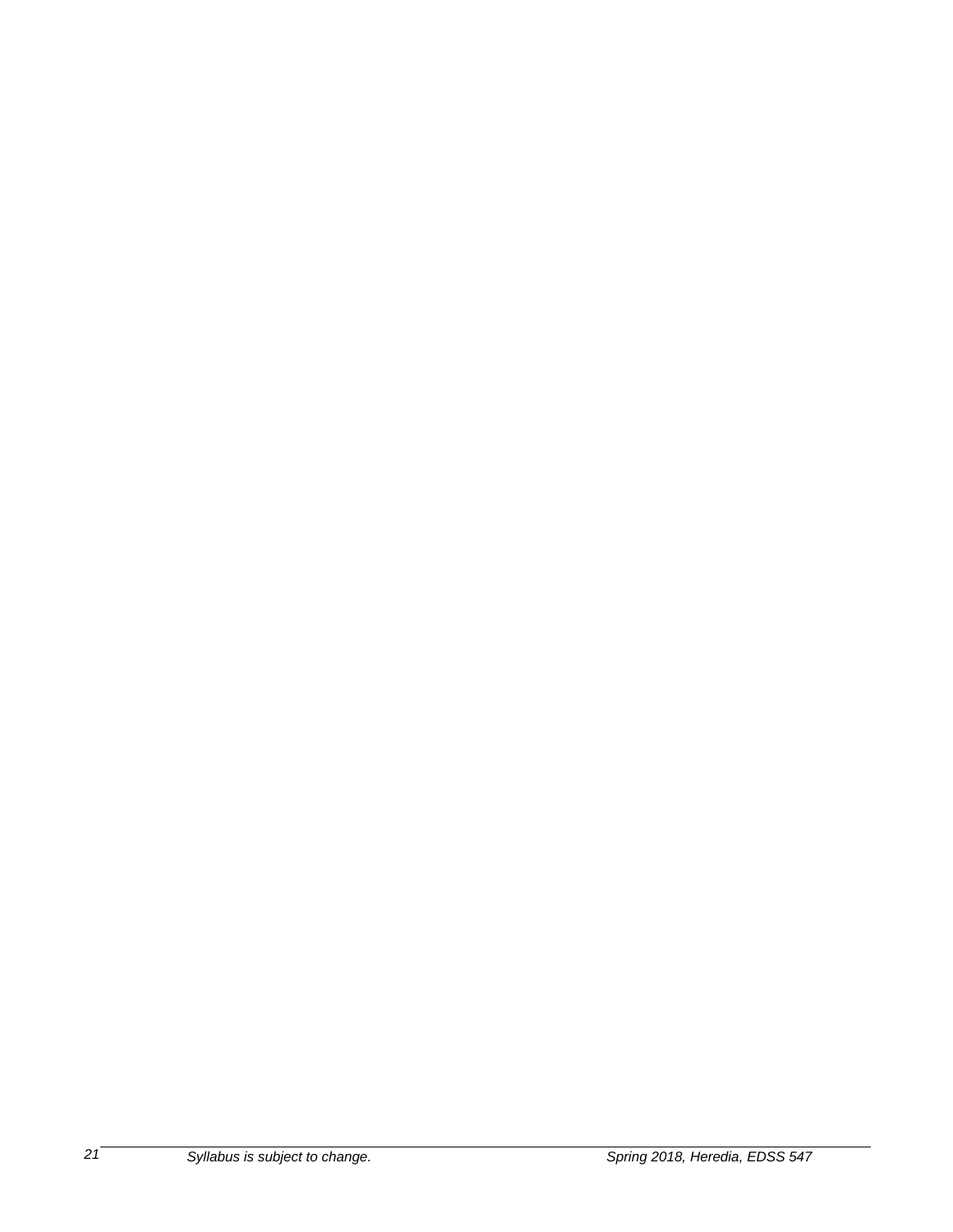# **RUBRIC for Foundational TPE: Social Justice and Equity**

| Level 1                          | Level 2                                                                    | Level 3                                                                                                                  | Level 4                         |
|----------------------------------|----------------------------------------------------------------------------|--------------------------------------------------------------------------------------------------------------------------|---------------------------------|
| Candidate demonstrates           | Candidate demonstrates                                                     | Candidate demonstrates                                                                                                   | Candidate demonstrates          |
| emerging competence in           | beginning skillfulness in                                                  | maturing skillfulness in                                                                                                 | refined skillfulness in ability |
| ability to advocate for social   | ability to advocate for social                                             | ability to advocate for social                                                                                           | to advocate for social justice  |
| justice and equity. With         | justice and equity. With                                                   | justice and equity. With                                                                                                 | and equity. With substantial    |
| substantial scaffolding from     | some or little scaffolding                                                 | little or no scaffolding from                                                                                            | independence, candidate         |
| mentors, candidate               | from mentors, candidate                                                    | mentors, candidate                                                                                                       | effectively uses a robust       |
| demonstrates partial success     | demonstrates a growing                                                     | effectively uses a robust                                                                                                | repertoire of specific,         |
| with using a limited             | repertoire of strategies to                                                | repertoire of specific                                                                                                   | individualized strategies to    |
| repertoire of strategies to      | address issues of social                                                   | strategies to address issues                                                                                             | address issues of social        |
| address issues of social         | justice and equity.                                                        | of social justice and equity.                                                                                            | justice and equity.             |
| justice and equity.              |                                                                            |                                                                                                                          |                                 |
| <b>Foundational TPE Elements</b> |                                                                            |                                                                                                                          |                                 |
|                                  |                                                                            | Below are behaviors and characteristics that are typical of candidates at each level. Candidates should be scored at the |                                 |
|                                  | level that best describes their current state of professional development. |                                                                                                                          |                                 |
| F.1 - Candidate applies          | $F.1$ – Candidate applies                                                  | $F.1$ – Candidate consistently                                                                                           | $F.1 - C$ andidate              |
| general knowledge in             | somewhat specific,                                                         | applies specific, appropriate                                                                                            | demonstrates specific,          |
| engaging in the problem          | appropriate knowledge and                                                  | knowledge and ability to                                                                                                 | individualized knowledge        |
| posing process – identifying     | ability to engage in the                                                   | engage in the problem                                                                                                    | and ability to engage in the    |
| (naming) issues of               | problem posing process -                                                   | posing process - identifying                                                                                             | problem posing process –        |
| inequality, critically           | identifying (naming) issues                                                | (naming) issues of                                                                                                       | identifying (naming) issues     |
| reflecting on possible           | of inequality, critically                                                  | inequality, critically                                                                                                   | of inequality, critically       |
| solutions, creating and          | reflecting on possible                                                     | reflecting on possible                                                                                                   | reflecting on possible          |
| enacting social justice and      | solutions, creating and                                                    | solutions, creating and                                                                                                  | solutions, creating and         |
| equitable action plans.          | enacting social justice and                                                | enacting social justice and                                                                                              | enacting social justice and     |
|                                  | equitable action plans.                                                    | equitable action plans.                                                                                                  | equitable action plans.         |
| F.2 - Candidate                  |                                                                            |                                                                                                                          |                                 |
| demonstrates emerging            | $F.2 - C$ andidate                                                         | $F.2 - C$ andidate                                                                                                       | $F.2 - C$ andidate              |
| competence in                    | demonstrates beginning                                                     | demonstrates maturing                                                                                                    | demonstrates refined            |
| understanding how to apply       | skillfulness in understanding                                              | skillfulness in understanding                                                                                            | skillfulness in understanding   |
| theories and principles of       | how to apply theories and                                                  | how to apply theories and                                                                                                | how to apply theories and       |
| multicultural education          | principles of multicultural                                                | principles of multicultural                                                                                              | principles of multicultural     |
| including critical pedagogy      | education including critical                                               | education including critical                                                                                             | education including critical    |
| and culturally relevant          | pedagogy and culturally                                                    | pedagogy and culturally                                                                                                  | pedagogy and culturally         |
| teaching into practice with      | relevant teaching into                                                     | relevant teaching into                                                                                                   | relevant teaching into          |
| substantial scaffolding from     | practice with some or little                                               | practice with little or no                                                                                               | practice with substantial       |
| mentors.                         | scaffolding from mentors.                                                  | scaffolding from mentors                                                                                                 | independence.                   |
|                                  |                                                                            | and growing independence.                                                                                                |                                 |
| F.3 – Candidate follows the      | F.3 – Candidate takes both                                                 | F.3 – Candidate leads co-                                                                                                | F.3 - Candidate leads co-       |
| mentor's lead in                 | supporting and leading roles                                               | teaching in most areas in                                                                                                | teaching in all areas of        |
| incorporating effective          | in co-teaching in                                                          | incorporating effective                                                                                                  | incorporating effective         |
| instructional practices into     | incorporating effective                                                    | instructional practices into                                                                                             | instructional practices into    |
| the curriculum to ensure         | instructional practices into                                               | the curriculum to ensure                                                                                                 | the curriculum to ensure        |
| equitable outcomes for           | the curriculum to ensure                                                   | equitable outcomes for                                                                                                   | equitable outcomes for          |
| students from diverse            | equitable outcomes for                                                     | students from diverse                                                                                                    | students from diverse           |
| backgrounds - taking into        | students from diverse                                                      | backgrounds - taking into                                                                                                | backgrounds - taking into       |
| consideration language,          | backgrounds - taking into                                                  | consideration language,                                                                                                  | consideration language,         |
| culture, socioeconomic           | consideration language,                                                    | culture, socioeconomic                                                                                                   | culture, socioeconomic          |
| status, perceived                | culture, socioeconomic                                                     | status, perceived                                                                                                        | status, perceived               |
| competence/ability,              | status, perceived                                                          | competence/ability,                                                                                                      | competence/ability,             |
| neurodiversity, ethnicity,       | competence/ability,                                                        | neurodiversity, ethnicity,                                                                                               | neurodiversity, ethnicity,      |
| language, race,                  | neurodiversity, ethnicity,                                                 | language, race,                                                                                                          | language, race,                 |
| socioeconomic level, faith,      | language, race,                                                            | socioeconomic level, faith,                                                                                              | socioeconomic level, faith,     |
| gender, sexual orientation,      | socioeconomic level, faith,                                                | gender, sexual orientation,                                                                                              | gender, sexual orientation,     |
| and immigrant status of          | gender, sexual orientation,                                                | and immigrant status of                                                                                                  | and immigrant status of         |
| students and their families.     |                                                                            | students and their families.                                                                                             | students and their families.    |